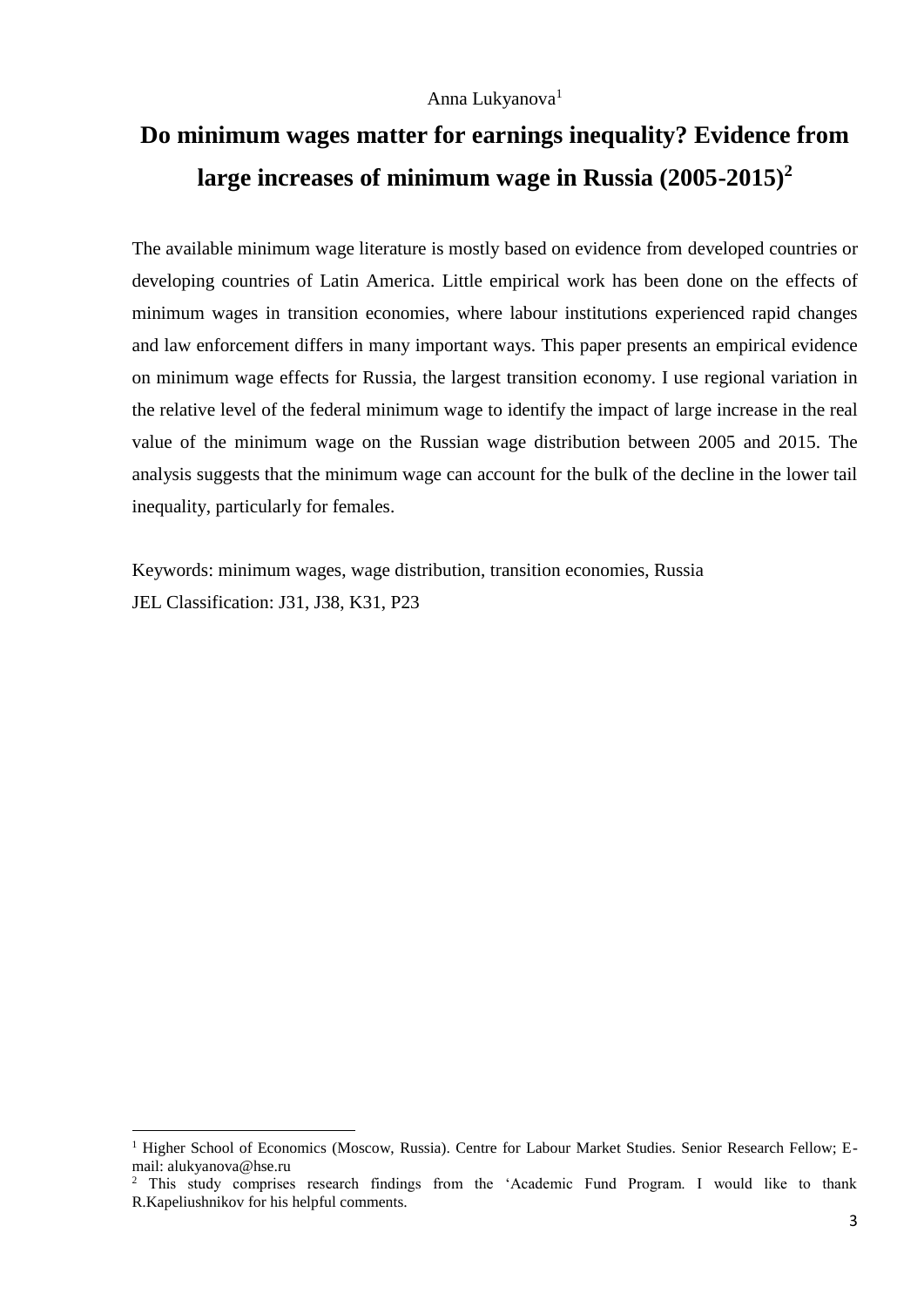#### **1. Introduction**

The minimum wage literature contains limited evidence concerning former state socialist economies which are quite distinct from both developed and developing countries. The existing literature for developed countries shows that minimum wages narrow the wage distribution and have a small or insignificant adverse effect on employment (Neumark and Wascher, 2007). Studies for developing countries, which are mostly based on evidence from Latin America, suggest that wage compression effects are larger in those countries but often disagree on the magnitude of employment effects (Gindling and Terrell, 1995; Maloney and Mendez, 2004; Lemos, 2009). Very few studies have attempted to estimate minimum wage effects in transition countries. Ganguli and Terrell (2006) use data for Ukraine and employ kernel density techniques to study the impacts of minimum wages on the wage distribution in 1996-2003. By 2003, the minimum wage in Ukraine reached 40% of the average wage. Ganguli and Terrell demonstrate that the minimum wage hikes played an important role in lowering the growth in inequality, more for women than for men. Kertesi and Köllő (2003) use data for Hungary and find that a significant increase in the minimum wage (57% in nominal terms) caused significant job losses in small firms despite widespread non-compliance. Lin and Yun (2016) show that changes in the minimum wage policy in China helped to reduce inequality at the bottom of earnings distribution. Kecmanovic (2012) reports a dampening effect on men's wage inequality in Serbia. Ferraro et al. (2018) find substantial spill-over effects of minimum wage increases in Estonia.

Russia provides a good case to study the impact of minimum wages on wage inequality and employment, as the country experienced a dramatic rise in minimum wages in a recent decade. Over a decade between 2005 and 2015, the statutory federal minimum wage increased by a factor of 5.4 in nominal terms and by a factor of 3.6 in real terms. After more than a decade of being merely symbolic, minimum wages reached 25% of the average wage in Russia and became binding for certain types of low-wage workers. Previous research on minimum wage in Russia report adverse effects of minimum wage increases associated with lower youth employment and greater informality (Muravyev and Oshchepkov, 2013, 2016). The estimated effects are statistically significant but are very small to be economically significant. Kapelyuk (2015) finds slight poverty-reducing effects of minimum wage increases in Russia.

This paper aims to fill this gap and estimate the impact of minimum wages on the distribution of wages in Russia. I use the methodology developed by Lee (1999) and later refined by Autor et al. (2016). This identification builds upon an observation that the effects of minimum wage policies are more pronounced in low-wage regions than in high-wage regions. It uses the cross-region variation in the gap between the minimum wage and the median wage to estimate a counterfactual wage distribution that would have existed in the absence of the minimum wage.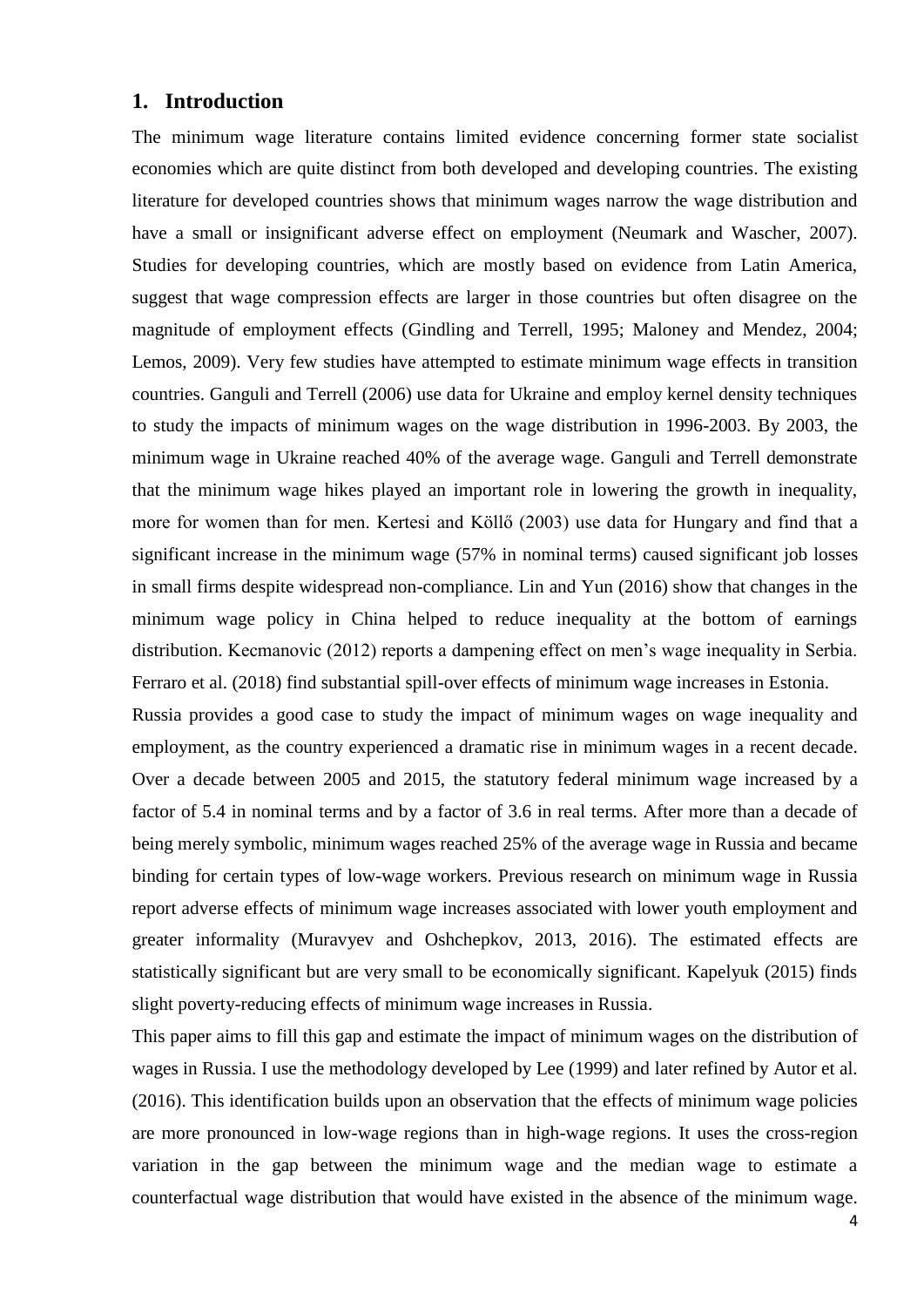Applying this model to a regionally representative dataset from Russian workers employed in the corporate sector, I find that the minimum wage can account for the bulk of the decline in the lower tail inequality, particularly for females in 2005-2015.

I show that the impact goes far beyond the 'neighbourhood' of the minimum wage and produces significant spillover effects. The average regional spillover effects persist up to the  $30<sup>th</sup>$ percentile of the female wage distribution. These spillover effects should be accounted for when designing the minimum wage policy.

The paper proceeds as follows. Section 2 describes the key features of wage adjustment and the role of minimum wages in the institutional framework of the Russian labour market. Section 3 discusses the data and its appropriateness for the goals of this research. Section 4 proceeds with descriptive analysis. Section 5 presents the methodology for estimating causal effects of the minimum wage on wage distribution. Section 6 estimates a set of specifications based on different identification assumptions. In Section 7 I construct counterfactual wage distributions, holding the real minimum wage constant. The final section concludes.

#### **2. Wage adjustment and earnings inequality in the Russia's transition**

Russia experienced a radical change in its political and economic structures during the last two decades. Its transition from a command economy to a market economy began with a radical set of reforms in 1992 known as 'shock therapy'. Major reforms included price liberalization, mass privatization, and liberalization of foreign trade. The subsequent period encompasses severe transformational recession followed by dynamic economic recovery and rapid improvement in labour market performance. In 2008, Russian economy was sharply hit by the financial crisis, but the downturn was quite brief. Another shock came with the deep fall in global oil prices and sanctions regime imposed in 2014 triggering a new recession.

Most of the labour market adjustment was acted out through wages, which were extremely flexible during this time. Fig. 1 shows the evolution of GDP and real wages. During the 1990s, real wages fell to one-third of the pre-transition level. In the 2000s, Russia experienced a sustained growth of real wages at a rate that exceeded that of output growth. Real wages grew by 10-15% annually between 1999 and 2008 and tripled over this period so that the level of 1990 was surpassed in 2007. In most recent years the growth of real wages was slow and fragile with sizable drops in the aftermath of the 2008 and 2014 crises.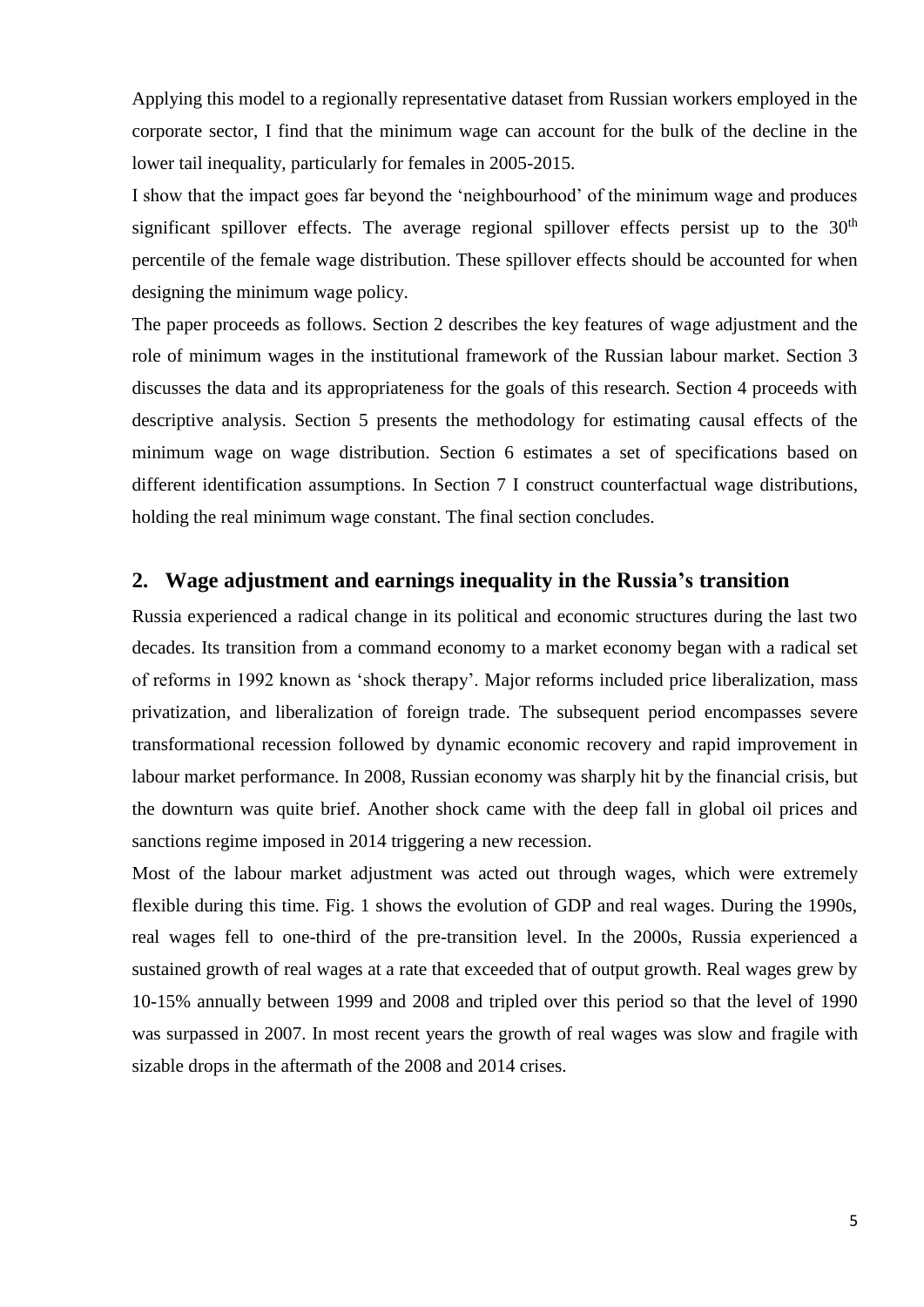

**Fig. 1. GDP and real wages (1991 = 100)**

The introduction of market reforms led to an immediate widening of wage distribution. Before the start of the transition process, the level of inequality in Russia was fairly low by international standards. An abrupt increase of earnings dispersion was observed in the first years of economic transition approaching the levels of Latin America (Brainerd, 1998; Flemming and Micklewright, 1999). Inequality increased along the whole distribution, but the bottom half expanded more than the top half. The peak of inequality was recorded soon after the 1998 crisis, since then inequality has been declining (Fig. 2). Importantly, wages grew faster at the bottom of the distribution.

Previous research concludes that that is no single reason for the observed changes in earnings inequality. Increases in returns to education and growing occupations premiums contributed to the rise of inequality in the early transition period. It was not surprising because wage differentials had been compressed under socialist egalitarian policy. However, most of increase in inequality occurred within narrow skill groups. This increase reflected a transitory disequilibrium needed to encourage industrial and labour reallocation restructuring as well as monopolistic structure of product markets. Large rents became available to some firms in certain industries and regions especially in mining and financial intermediation. Some firms continued to exercise a substantial degree of market power, and managers shared rents with workers. Macroeconomic uncertainty, high inflation, limited geographical mobility of population, big size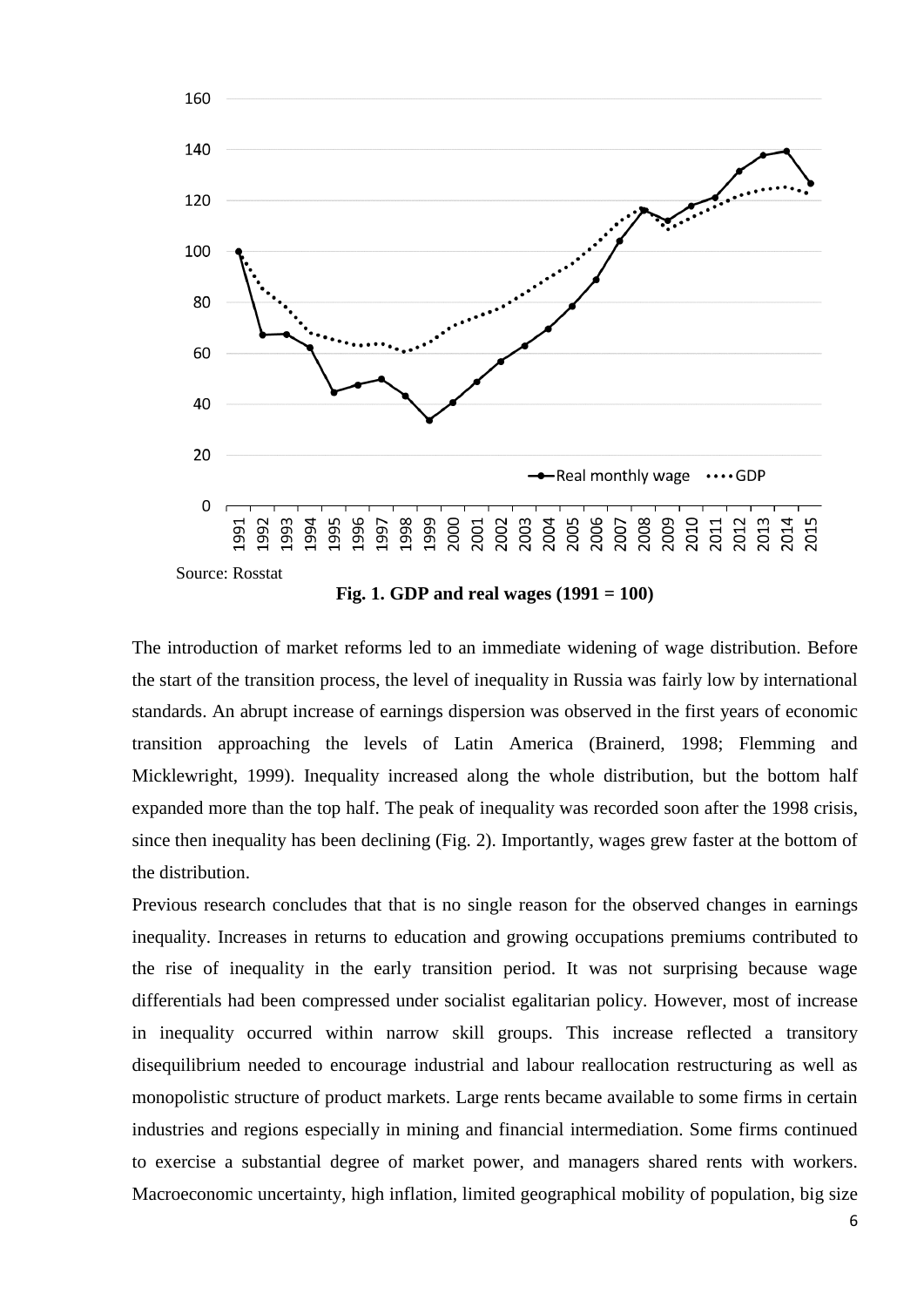of the country, and soft budget constraints of state-controlled enterprises slowed the arbitraging of excessive rents. All researchers agree that that labour market institutions are largely responsible for the observed wage flexibility and rising (and subsequent decline) of wage inequality. Brainerd (1998) highlights the role of falling real value of the minimum wage and lack of formal bargaining in the very first years of transition. Clarke (2002) argues that decentralization of wage-setting, weak trade unions and broad managerial discretion to make decisions regarding pay are key drivers of rising wage dispersion. Lehmann and Wadsworth (2007) investigate patterns of wage arrears and report that earnings inequality could be 30 % lower in the absence of arrears. Calvo, Lopez-Calvo and Posadas (2015) explicitly relate the compression of wage distribution in the 2000s to active minimum wage policy implemented since 2005. They find it to be a single most important factor of inequality decline at the bottom of distribution between 2002 and 2012 explaining more than 40 % of reduction in the 50-10th percentile log wage differential.



Unemployment benefits normally serve as a wage floor that constrain downward wage flexibility. Unemployment benefits have never been generous in Russia. Different from many Eastern European countries, the unemployment benefits were initially set at a low level in Russia. At its peak in 1998, the ratio of average unemployment benefit to average wage reached 30% but then gradually decreased to less than 10% (Gimpelson and Kapeliushnikov, 2011).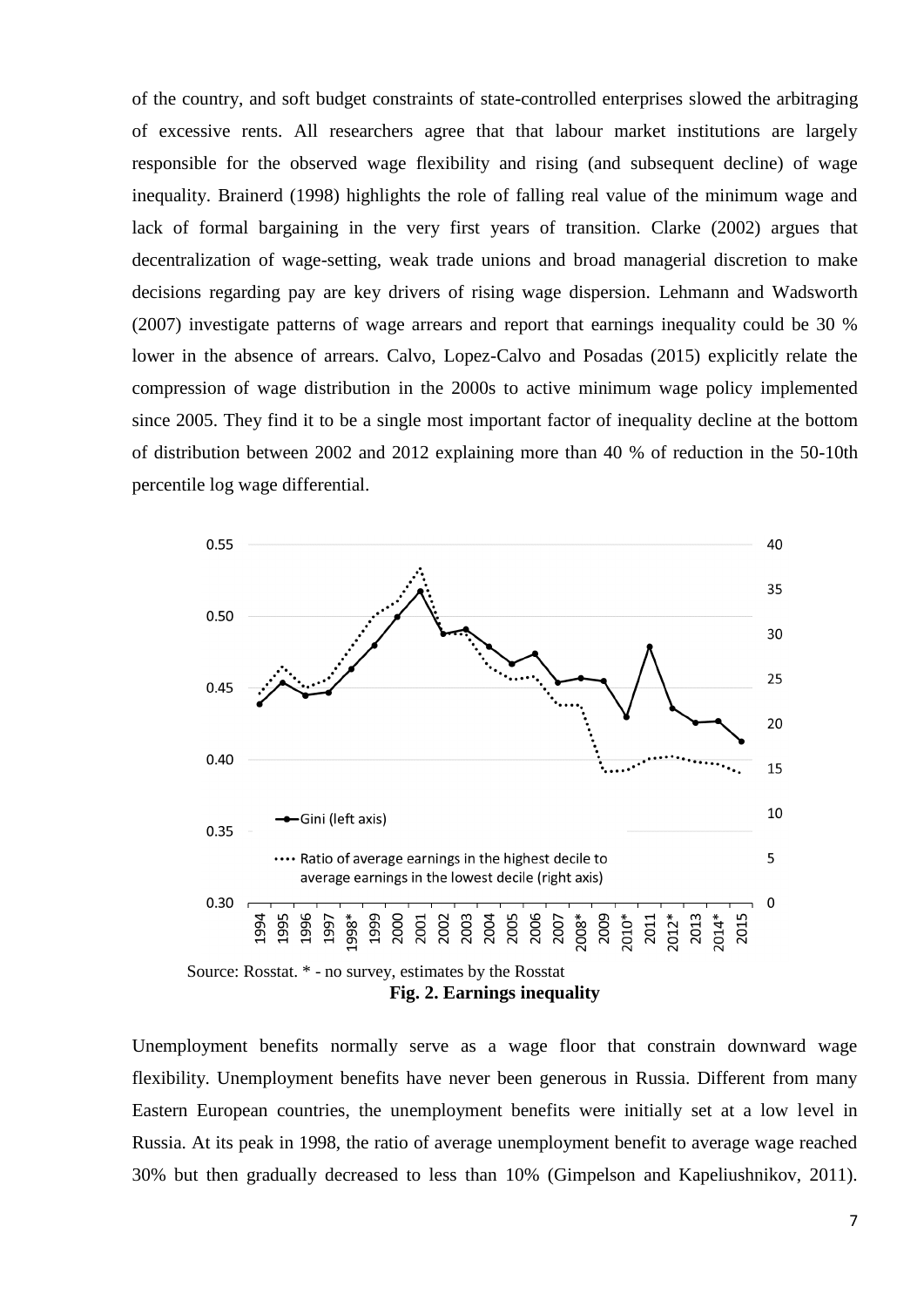Therefore, unemployment has never been an attractive option and unemployment benefits were not likely to exercise upward pressure on the wage floor.

#### **3. Minimum wage policy in Russia**

**.** 

Minimum wage legislation was established in the USSR in 1976 and continued to exist after the collapse of the USSR. The value of the federal minimum wage is set by the government and approved by based on tripartite through the bargaining between trade unions, the government, and the parliament. This process takes into account budget revenues and domestic politics but largely disregards labour market considerations. In practice, the government makes the decision on minimum wages while other parties have only a weak voice (Vishnevskaya, 2007). The federal minimum is legally binding and covers all full-time employment contracts. It is not differentiated by age groups, occupation categories, branches of economic activity, establishment types, ownership, or firm size.

The major reform of the statutory minimum wage was undertaken in 2007. It changed the list of payments to be covered by the minimum wage regulation and introduced regional minimum wages. Before 2007 the minimum wage related to gross monthly earnings net of mandatory regional wage supplements, shift pay, other bonuses and compensations (hereafter, for convenience we will call this wage concept the "tariff" wage). Since 2007 the minimum wage legislation has been applied to the total wage amount, which includes all bonuses and compensations. However, the tariff wage in Russia often constitutes only a small part of total earnings and the Labour Code does not explicitly define what components count towards compliance with the minimum wage.

Before 2007 legally the federal minimum wage was the same for all workers in all regions, but in fact it varied from one region to another because of mandatory "northern" coefficients. These northern coefficients were introduced in the Soviet times and aimed to provide different levels of compensation for workers depending on the location of the job. The value of the regional wage coefficient ranges from 1.0 (no extra regional compensation) in central Russia to 2.0 (triple the base wage) in Chukotka<sup>3</sup>. Additionally, northern coefficients vary within regions, across industries and occupations. According to some estimates, in total 577 normative documents regulate application of the northern coefficients some of which relate to specific establishments or are adopted by local authorities. Most of these normative documents were enacted before the collapse of the USSR but remain in force. Being applied to tariff wages, the northern coefficients generated multiple wage minima for different locations.

<sup>3</sup> The system of regional compensations in the USSR and Russia is described in some detail in Berger *et al*. (2008).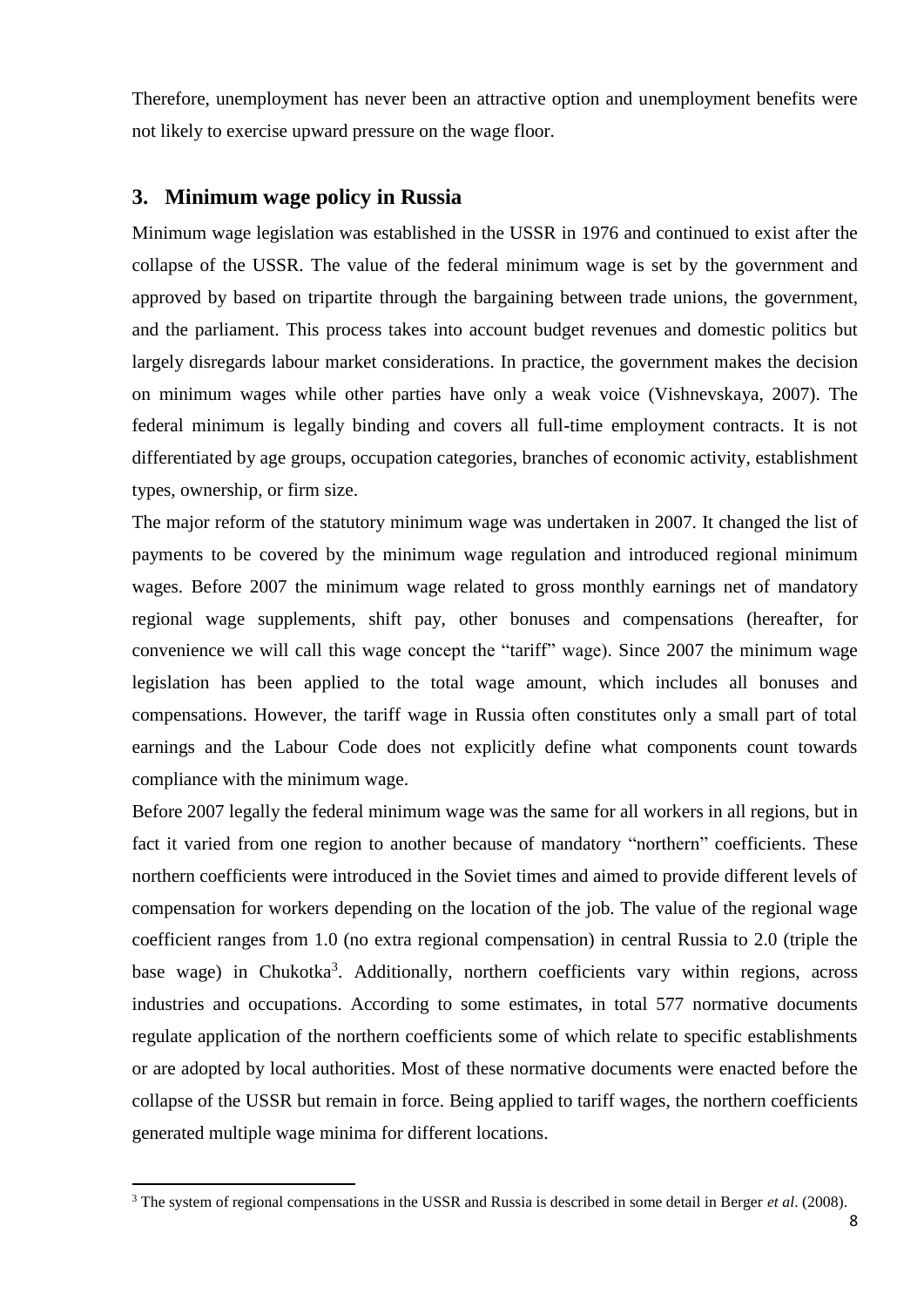Since 2007 the federal minimum wage has been applied to the total wage amount regardless of the location of the job<sup>4</sup>. Therefore, the new system of minimum wage fixing does not have mechanisms for automatic adjustment for regional conditions. Instead, regions were allowed to set their own minimum wages above the federal minimum. Regions were given much discretion in deciding the amount and the coverage of the regional minimum wage. By October 2009 about one-third of Russian regions had adopted regional minimum wages, but in half of them the regional minimum wage was set to cover only the private sector. In 2015 more than 60 regions had regional minima (out of 83), but only 25 regions had equal minima for the private and the public sector (Lukiyanova, 2016).

For the regions that have adopted the regional minimum wages, enforcement is often questionable. There are some loopholes in the law that allow populistic authorities introducing regional minima with no enforcement obligations. Formally, the Labour Code specifies that regional minima should be set via special collective agreements on regional minimum wage between trade unions, employers organisations, and regional governments. These collective agreements are automatically extended to all workers employed in the region and are enforced by local labour inspectorates. If an employer is incapable to cope with a regional minimum, she has to ask for a formal approval from a special commission. Such appeals are extremely rare and often stay unsatisfied. However, in some regions minimum wages are set via general collective agreements at the regional level. These collective agreements have no formal extension mechanisms and apply only to workers of the signatory parties – to workers-members of the signatory unions and firms-members of the signatory employers' organisations. Importantly, the minima negotiated in general collective agreements are not subject to enforcement by labour inspectorates. The number of regions with minimum wages "set" by general collective agreement was equal to 10-12 in 2009-2015 (Lukiyanova, 2016). The composition of this group is not constant: some regions use general collective agreement as a "stepping stone" to more inclusive arrangements.

 $\overline{a}$ 

<sup>&</sup>lt;sup>4</sup> In December 2017, the Russian Constitutional Court ruled that minimum wages should be applied to the wage net of all compulsory amendments such as regional allowances and compensations for dangerous work. De facto, this decision prescribes to apply the minimum wage to the tariff wage and restores the pre-2007 system that regionalized the statutory minimum wage through multiple "northern" coefficients. Before this decision was taken, trade unions insisted that only tariff wages should be taken into account for the purpose of minimum wages and that compulsory amendments should not count towards compliance with the minimum wage. Employers argued that minimum wages should be applied to total remuneration. Courts tended to back employers in minimum wage labour disputes, but this practice was not universal. The Supreme Court issued several ambiguous rulings on the composition of minimum wages in 2010-2011. The last ruling of the Supreme Court favored employers' interpretation of the law. The Constitutional Court took position of trade unions in 2017. The decision by the Constitutional Court put a final word on public debates and contradictory court decisions on individual cases on what the minimum wage should include. However, for the period under consideration the composition of the minimum wage was subject to discussion.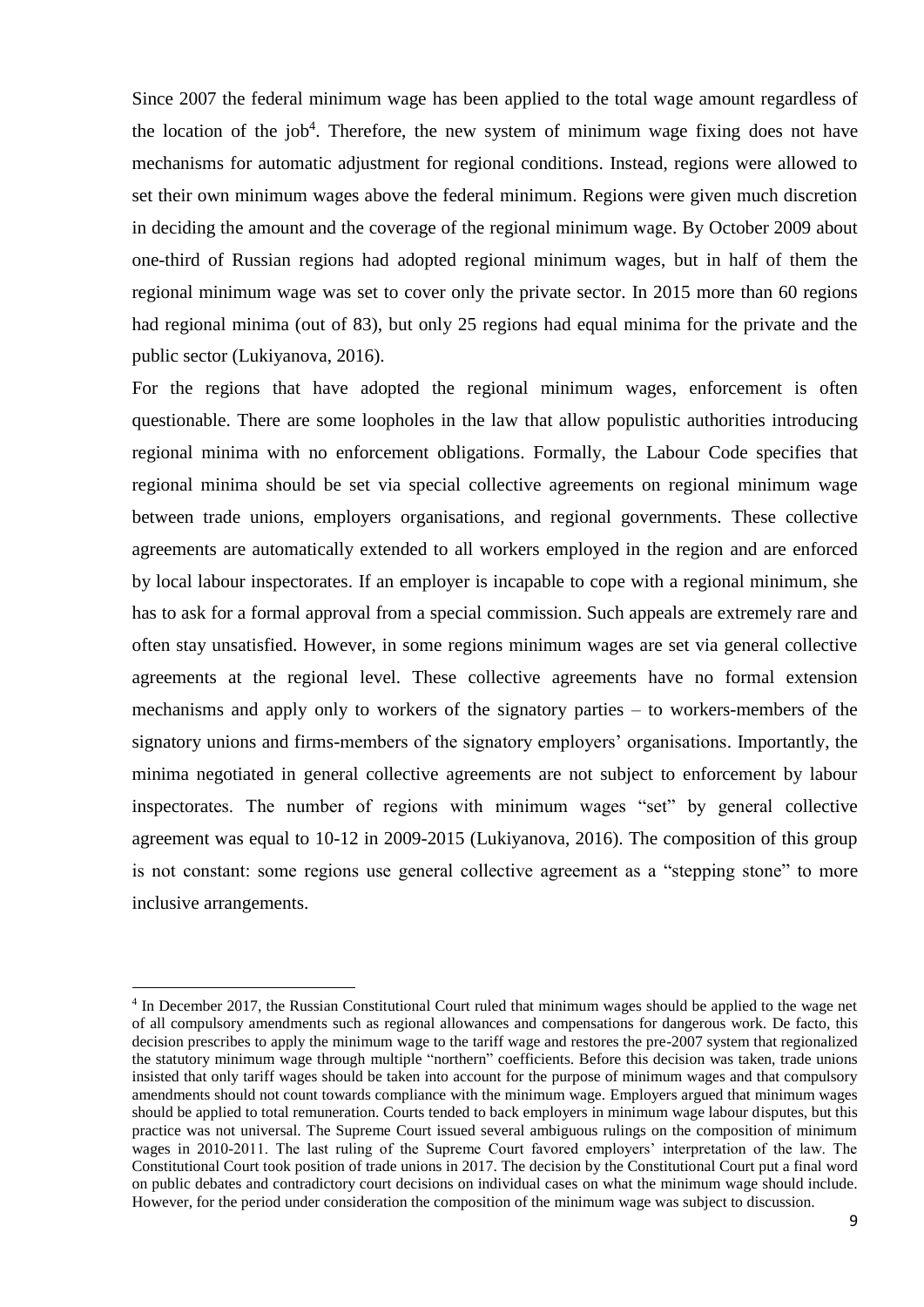According to the law, the minimum wage should exceed the minimum subsistence level calculated on the basis of the minimum consumption basket for a working-age individual. However, this provision has never been enacted<sup>5</sup>. Over the transition period the Russian minimum wage has been below the minimum subsistence level. Indexation has been held on a discretionary basis with no regularity in the recommendations of the government.

Economic recovery and the rapid rise of oil prices improved budget conditions. Significant steps have been made to reduce the direct and indirect effects of future increases in the minimum wage. The Unified Tariff Scale was gradually replaced with a more flexible system with weaker ties to minimum wage standards. The reform of the minimum wage setting mechanism decoupled it from the social security system and administrative fines.



**Fig. 3. Minimum wage as % of average wages**

Since 2000 the minimum wage has been more and more widely used as a social policy tool (Fig.3). In 2000 it was set at 132 RUB a month and was regularly indexed. But in spite of indexation, until mid-2007 it fluctuated around 8% of the average wage. In mid-2007 and early 2009 the minimum wage was substantially increased. Both times, it nearly doubled. In September 2007 it rose from 1100 RUB to 2300 RUB. In January 2009 it was further increased to 4330 RUB, reaching the level of 25% of the average wage. Since 2009, the pace of wage increases slowed down. In real terms, the federal minimum wage was lower in 2015 than in 2009.

1

 $<sup>5</sup>$  The federal minimum wage was tied to the minimum consumption basket since May, 2018, which is beyond the</sup> period considered in this paper.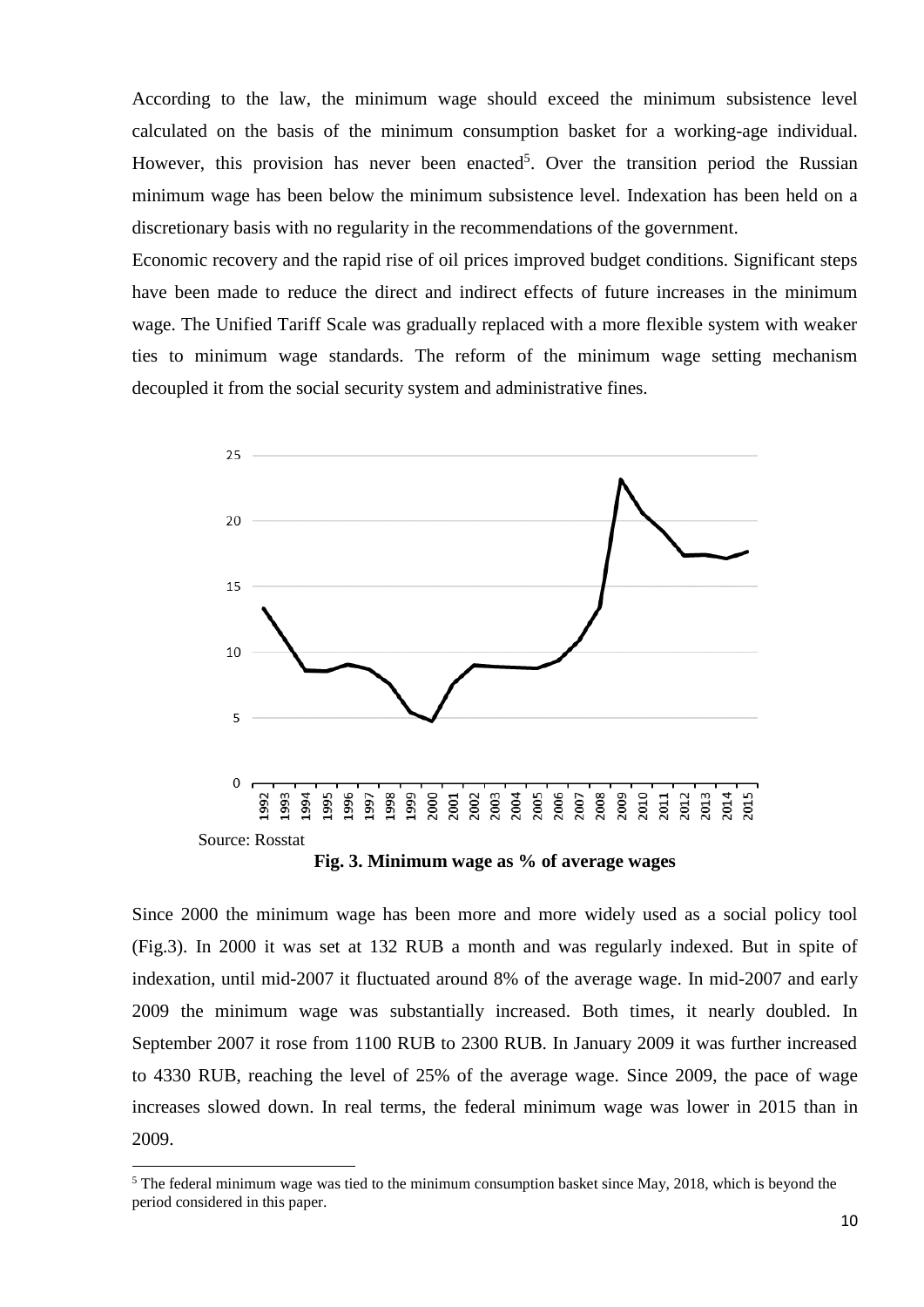In this paper I examine the impacts of these recent increases of the federal minimum wage on earnings inequality. Official estimates of wage growth by deciles of the earnings distribution suggest that since 2002, wage growth occurred more rapidly at the bottom of the distribution (Fig. 4). Moreover, wage growth at the low end has substantially accelerated since 2007. Over the period 2000-2015 the average real wage in the lowest decile increased by a factor of 7 while the in the top decile it 'just' tripled.



**Fig. 4. Evolution of real wages in different parts of the distribution (2000=100%)**

#### **4. Data**

The data come from the bi-annual Survey of Occupational Wages carried by the Russian Statistical Office (Rosstat). I use the rounds of the survey administered between 2005 and 2015. In each round, the reference month of the survey is October. Over the period under consideration, the federal minimum wage grew from 800 RUB to 5,965 RUB and was indexed ten times. Thus, using data from 2005-2015 is potentially illuminating, as the federal minimum wage rose over the period by a factor of 7.5 in nominal terms and by a factor of 3 in real terms.

The Survey of Occupational Wages is an establishment survey. It first samples establishments and then workers within establishments. Data on wages, worker characteristics, and establishment characteristics are provided by the establishments. This minimizes the number of missing observations and reporting errors that are common in household surveys. Large- and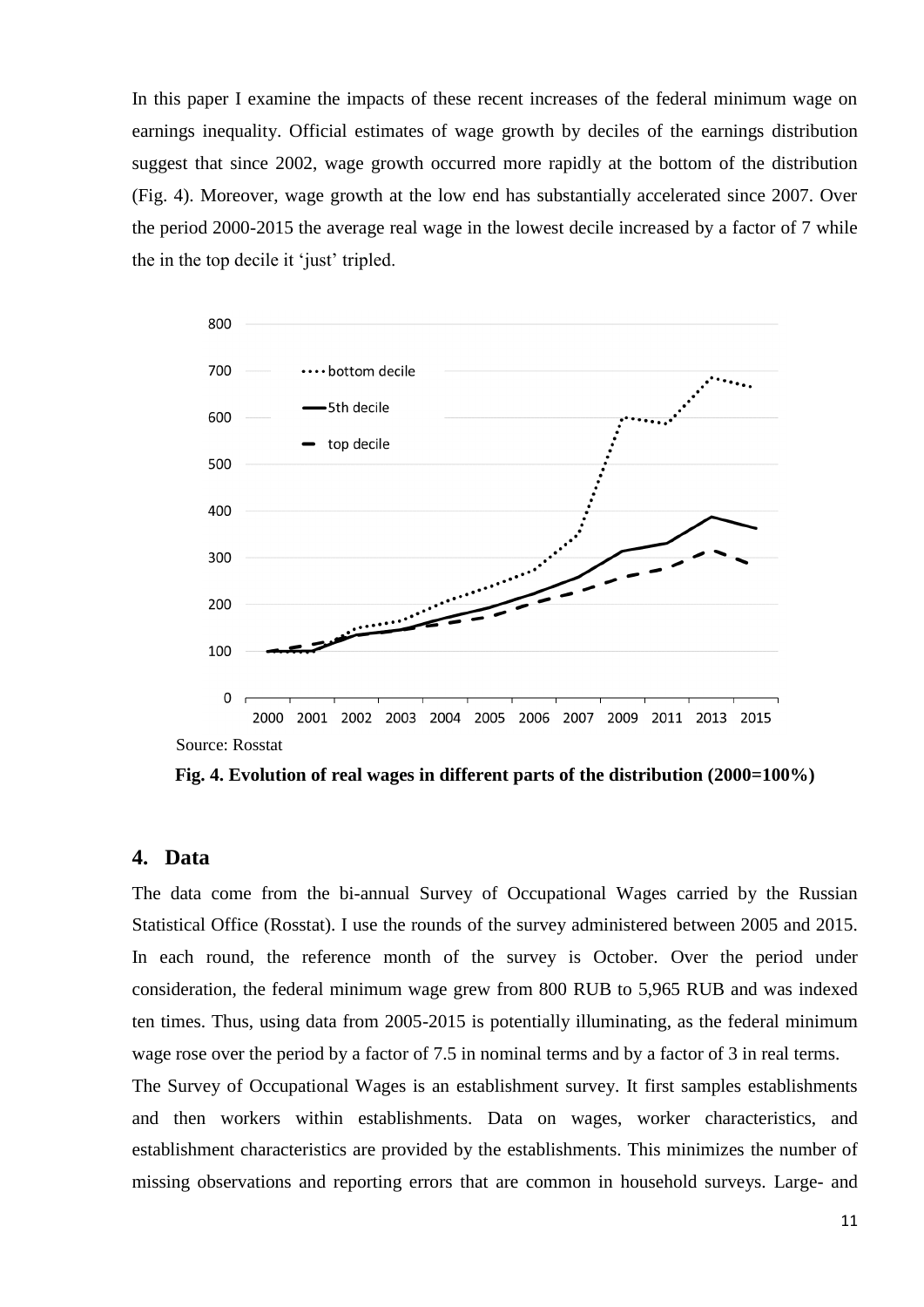medium-size establishments from all branches of economic activity are sampled with notable exceptions for agriculture<sup>6</sup>, public administration, and financial intermediation. The survey covers only workers who worked full-time in the reference month. The samples are very large – about 700,000 for each round – and representative at the regional level for all Russian regions<sup>7</sup>. Another unique feature of this dataset is that it distinguishes between tariff wage, mandatory regional wage supplements, and other bonuses and compensations. This distinction is very important because before 2007 the minimum wage was applied to the tariff wage. All these features make the survey of occupational wages a particularly appropriate data set for the study the effects of minimum wage increases in Russia.

Of course, potential drawbacks also have to be considered in connection with the use of the Survey of Occupational Wages:

- The data do not cover the informal sector, small-sized firms, and agriculture. This is the segment of economy where firms are least likely to be in compliance with legislation. Wages are likely to be lower and more dispersed. However, studies on Latin America and on the uncovered sector in the US document that in practice the minimum wage is paid in both the formal and informal/uncovered sectors (Brown, 1999; Maloney and Mendez, 2004; Lemos, 2009). Empirical evidence suggests that non-compliance with the labour regulations is observed in other aspects of the labour contract, such as social security taxes, flexible hours, firings, etc. (Amadeo and Camargo, 1997). Furthermore, I can only speculate about crowding out effects on employment caused by the minimum wage increases. Workers could lose their formal sector jobs and move to the informal sector in response to minimum wage increases. Official statistics does not confirm that this was the case, as the proportion of those employed in the informal sector remained stable over the period. According to the Rosstat, informal sector employment amounted to 17.6% of total employment in 2005 and 20.5% in 2015. Apart from the minimum wage hikes, there have been other reasons for the informal sector expansion. The growing informal economy has been observed since the early 2000s when the Rosstat started to collect the relevant data in labour force surveys.
- The doubling of the minimum wage in 2009 coincided with the economic crisis. The decision about raising the minimum wage in January 2009 was made in June 2008, shortly before the start of the crisis. However, it was not cancelled in the end of 2008

 $\overline{a}$ 

<sup>&</sup>lt;sup>6</sup> Agriculture was included into the sampling frame in 2013. We exclude all workers employed in agriculture to ensure comparability over time.

<sup>7</sup> We drop observations for Chechnya because data on Chechnya are missing in 2005 and 2007. We also exclude observations for Crimea and Sevastopol that appear only in 2015, and all observations for Arkhangelsk oblast' and Tyumen' oblast' due to inconsistences in aggregation of the data for autonomous districts within these regions across the surveyed years.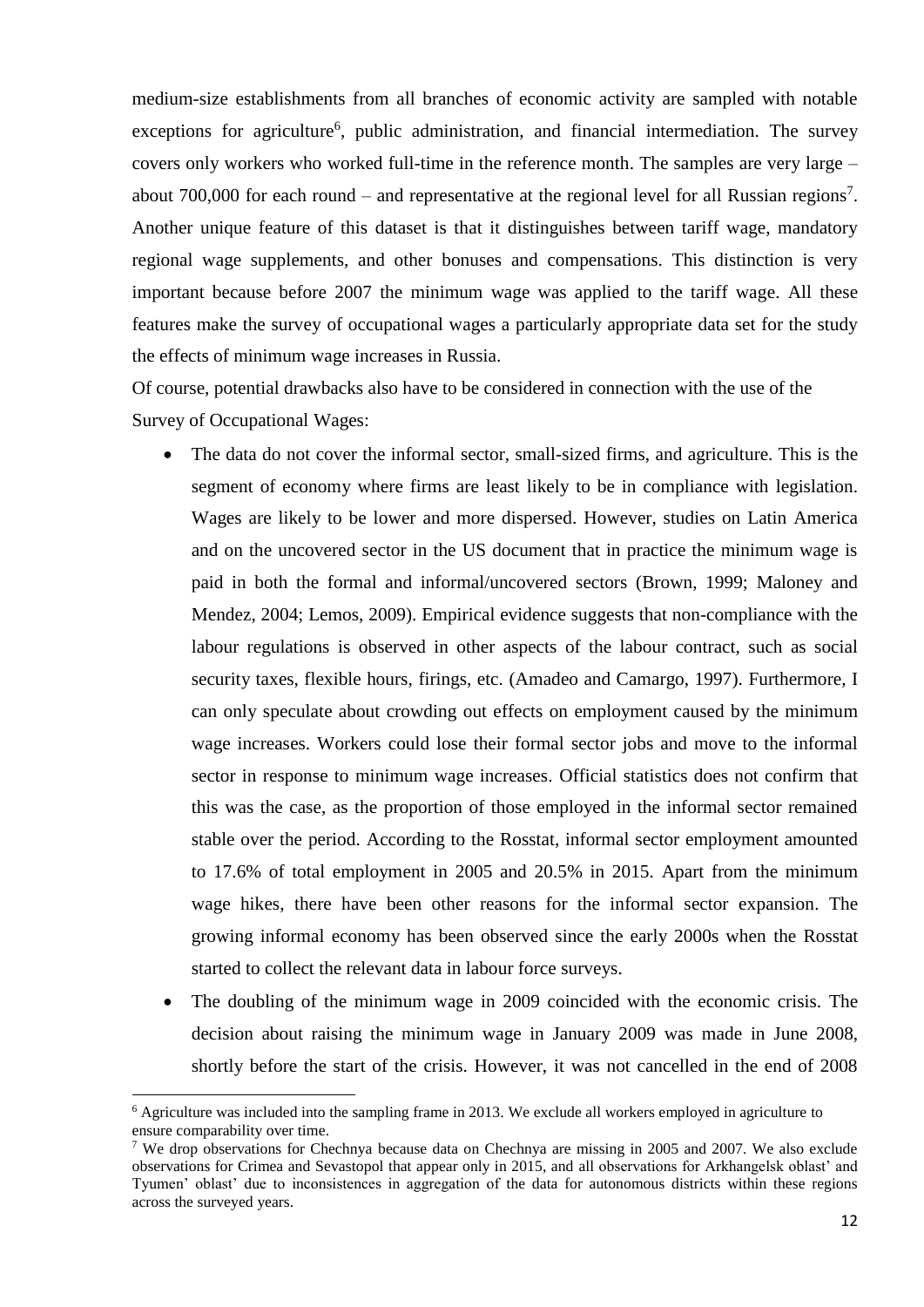when it became clear that Russia was hit hard by the crisis. To combat the labour market consequences of the crisis the Russian government introduced an anti-crisis package in early 2009. The programme was focused on public and temporary works schemes both for unemployed people and for employed people who were at risk of dismissals (mostly workers on reduced working time). The proposed scheme included income support exactly at the level of the minimum wage (plus mandatory regional wage supplements) to the programme participants. Workers on reduced working time could additionally enjoy part of their normal wage for the time actually worked. In the survey data it is not possible to differentiate between programme participants and ordinary workers. Therefore, I cannot give an idea of how the anti-crisis active labour market policy (ALMP) could affect the proportion of workers at the minimum wage. However, according to official estimates, the peak fraction of ALMP participants never exceeded 1% of corporate employment. The programme was abolished in the end of 2010.

Table A1 in Appendix presents some descriptive statistics. More than a half of the surveyed workers are employed at state and municipal establishments. This fraction is high compared to the economy average (about 30% for the period under consideration), but due to sample design all state and municipal establishments are included into the sampled population. The largest groups of survey participants are concentrated in three types of economic activity – education, manufacturing and health. The structure of the sample reflects some important changes in Russian economy – increasing educational attainment and falling importance of manufacturing. Over this period, the fraction of university graduates increased by 11 percentage points. The share of manufacturing decreased by 4 percentage points.

#### **5. Descriptive analysis**

**.** 

The wages variable used is monthly gross real wages. I deflate wages using the Consumer Price Index, using October 2005 as 100. Sampling weights are used in all calculations. Average real wages rose over the period, especially rapidly between 2005 and 2007 before the wage growth was suppressed by the crisis (Table 1). The global financial crisis affected real wages, but the effect is smoothed since the survey was not held in 2008. However, we observe negative consequences of the 2014-2015 recession reflected in the fall of real wages in 2015.

In 2005<sup>8</sup>, the minimum wage represented 10% of the value of average wage and 21% of the value of the average unskilled wage (computed over workers in elementary occupations – ISCO-

<sup>&</sup>lt;sup>8</sup> The survey does not contain information on job geolocation. Consequently, for 2005 we correct minimum wages for the lowest value of northern coefficient applicable in the respective region which is equal to 1,0 for most regions. From 2007 onwards minimum wages are not corrected.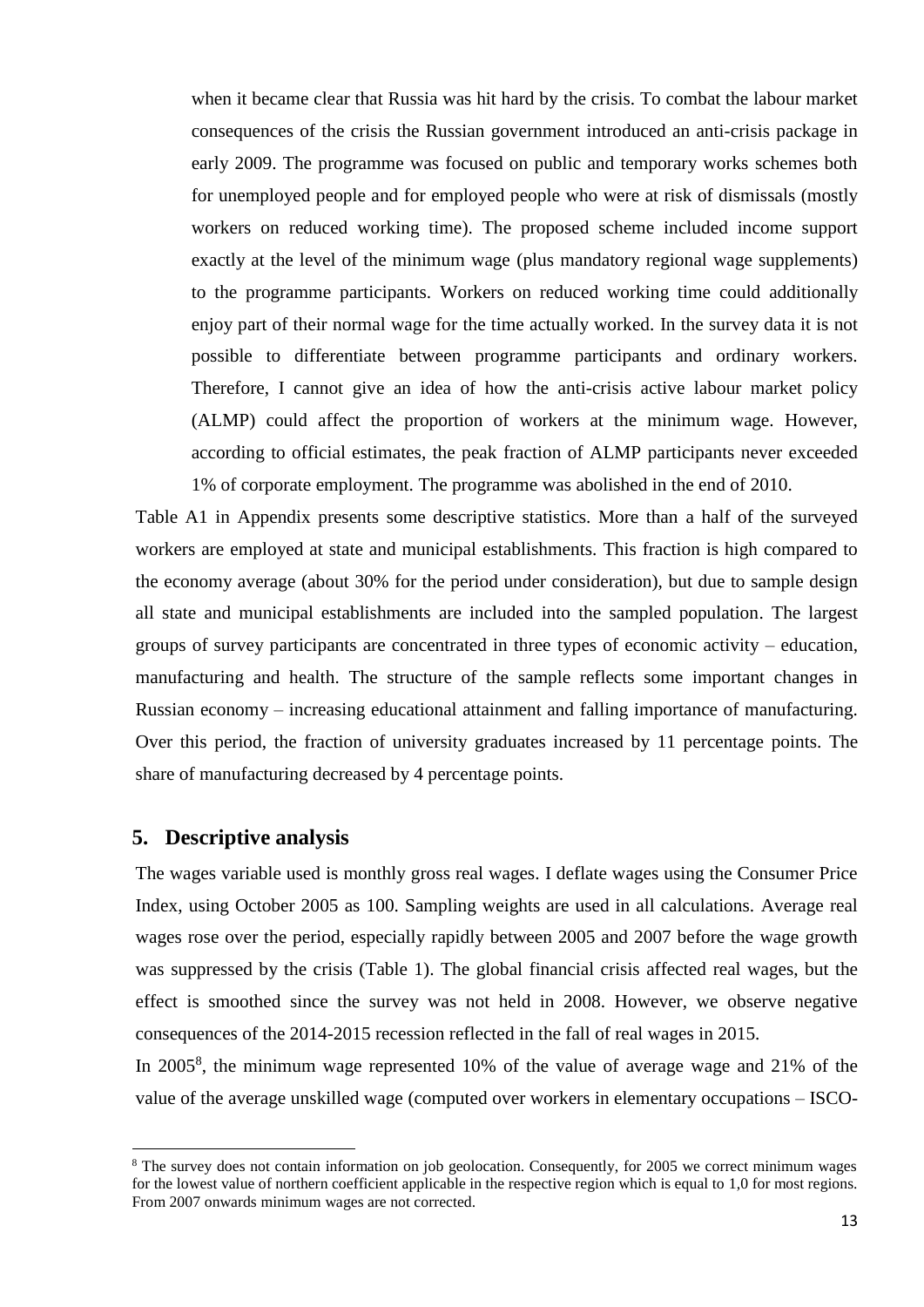9). At the peak – in 2009 – these ratios increased to 25 and 53 % respectively. Despite modest nominal increases, the real value of the minimum wage has been declining since 2009. By 2015, they went down to 18 and 39 % mainly due to nearly "freezing" of minimum wage increases in 2009-2015.

Fig. 5A (in Appendix) plot kernel distributions for log real wages and log real tariff wages. A vertical line is shown at the level of corresponding federal minimum wage. The most striking feature of Fig. 5A and 5B is that a spike at the minimum wage level was not observed in 2005, substantially grew in magnitude by 2009 and then bounced back in 2013-2015. The spike is more evident in the distribution of tariff wages. In 2005 it was small and close to the bottom of the distribution. By 2009 it moved towards the centre of the distribution. It may signal that because of uncertainty of regulation in 2007-2015 many establishments continued to follow an old definition of the minimum wage, relating it to the tariff wage rather than to the total wage. It is likely that the link between the minimum wage and the minimum tariff wage was fixed in collective agreements at the enterprise level.

|                                         | 2005 | 2007     | 2009          | 2011  | 2013  | 2015  |
|-----------------------------------------|------|----------|---------------|-------|-------|-------|
| Nominal FMW, RUB                        | 800  | 2300     | 4330          | 4611  | 5205  | 5965  |
| Real FMW (2005 prices), RUB             | 812* | 1885     | 2830          | 2665  | 2642  | 2415  |
| Real mean wage (2005 prices), RUB       | 8324 | 10722    | 11472         | 12754 | 14453 | 13195 |
| Real mean tariff wage (2005 prices),    | 5149 | 6793     | 7632          | 7998  | 8913  | 8088  |
| <b>RUB</b>                              |      |          |               |       |       |       |
| FMW/mean wage for all workers, %        | 9.7  | 17.6     | 24.7          | 20.9  | 18.3  | 18.3  |
| FMW/mean wage for the least skilled     | 21.3 | 38.0     | 52.8          | 44.6  | 38.8  | 39.1  |
| workers, %                              |      |          |               |       |       |       |
| Fraction at MW-1 (total wage), %        | 0.3  | 1.4      | 4.2           | 0.1   | 1.0   | 0.0   |
| Regional variation in fraction at MW-1: |      |          |               |       |       |       |
| Minimum                                 | 0.0  | $\Omega$ | 0.0           | 0.0   | 0.0   | 0.0   |
| Maximum                                 | 3.1  | 18.1     | 23.2          | 1.9   | 15.1  | 1.2   |
| Fraction at MW-2 (tariff wage), %       | 1.1  | 7.8      | 14.0          | 10.2  | 9.6   | 9.0   |
| Regional variation in fraction at MW-2: |      |          |               |       |       |       |
| Minimum                                 | 0.1  | 1.2      | $0.6^{\circ}$ | 1.0   | 0.8   | 0.0   |
| Maximum                                 | 3.8  | 29.2     | 47.9          | 48.0  | 47.2  | 54.4  |

**Table 1.** Federal minimum wage (FMW), average wages, and bindingness of the FMW

Note: \* - the lowest northern coefficient applicable to each region is used.

The size of the spike, the fraction below or at minimum wage (fraction at MW), is shown in Table 1. This measure indicates the degree of "bindingness" of the minimum wage. Being applied to total wages ("fraction at MW-1") it increased over 2005-2009 from 0.3% to 4.2% of all workers. Generally, the minimum binds well below the 10th percentile.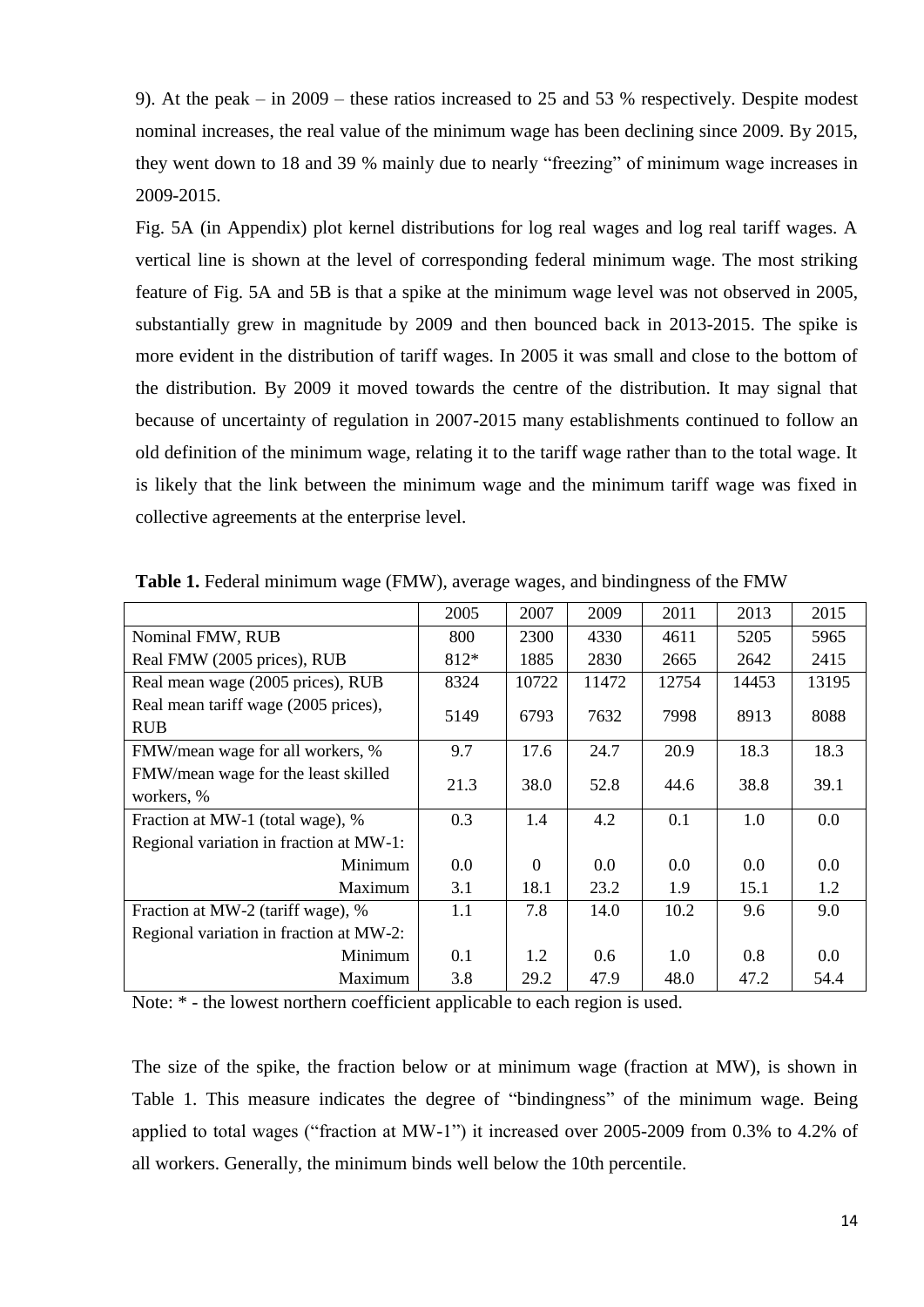In 2011-2015 both fractions dropped following the drop in the real value of the minimum wage. The drop in the fraction at MW-1 can also be explained by increased enforcement. By the law, enforcement of the minimum wage is an obligation of labour inspectorates that are notorious for being understaffed, low efficient, and corrupted. Labour inspectors can only detect cases of noncompliance during prescheduled or complaint-initiated inspections wage-related inspections. In the late 2000s the Federal Tax Service got rights to establish special wage commissions at the regional levels that are responsible to detect low paying establishments and put pressure on them to increase wages. The Federal Tax Service is much more efficient in enforcement as it collects data on all wage payments. In 2015, compliance with the minimum wage legislation became almost complete in Russia, at least in the corporate sector covered by the survey.

Regional variation in the "bindingness" of the minimum wage was considerable for both measures in 2005 and increased dramatically over the period. The proportion at MW-1 based on total wages varied from 0 to 1.6% in 2005. By 2009 the regional maximum increased to 23.2%. This means that at least in some regions the minimum wage has become binding at sufficiently high percentiles. For latter years the maximum for the fraction at MW-1 is volatile and sensitive to the situation in a single region (Republic of Dagestan). For the fraction at MW-2, results are even more striking as the regional maximum went up to 54.4% in 2015. Based on this measure regional variation in the "bindingness" of the minimum wage does not appear to decline since 2009.

Introduction of regional minimum wages have moved the wager floor in some regions. In the previous section we described the difficulties in defining the regional minima. According to the Labour Code workers in federal establishments are exempt from regional minimum wage regulations. Apart from that many regions set separate minima for the public and private sector workers, some regions introduced their minima via general collective agreements with limited coverage. To address these issues, we calculate regional minima as a weighted average of regional minima applicable to different groups of workers (federal minimum – for federal workers, sector-specific minima for local public and private sector workers). We employ only minimum wages set via special regional minimum wage agreements and ignore those set via general collective agreements. For 2005, regional minima are set equal to the federal minimum corrected for the lowest northern coefficients applicable to respective regions.

Table 3 shows the evolution of regional minimum wages. A growing number of regions adopted regional minima that exceed the federal level between 2007 and 2015. The coverage of the newly adopted minima is often limited to the private sector. Regional and municipal public sector workers are covered by regional minima in much fewer regions. Some regions that introduced higher minima for both sectors still have two different levels for the private and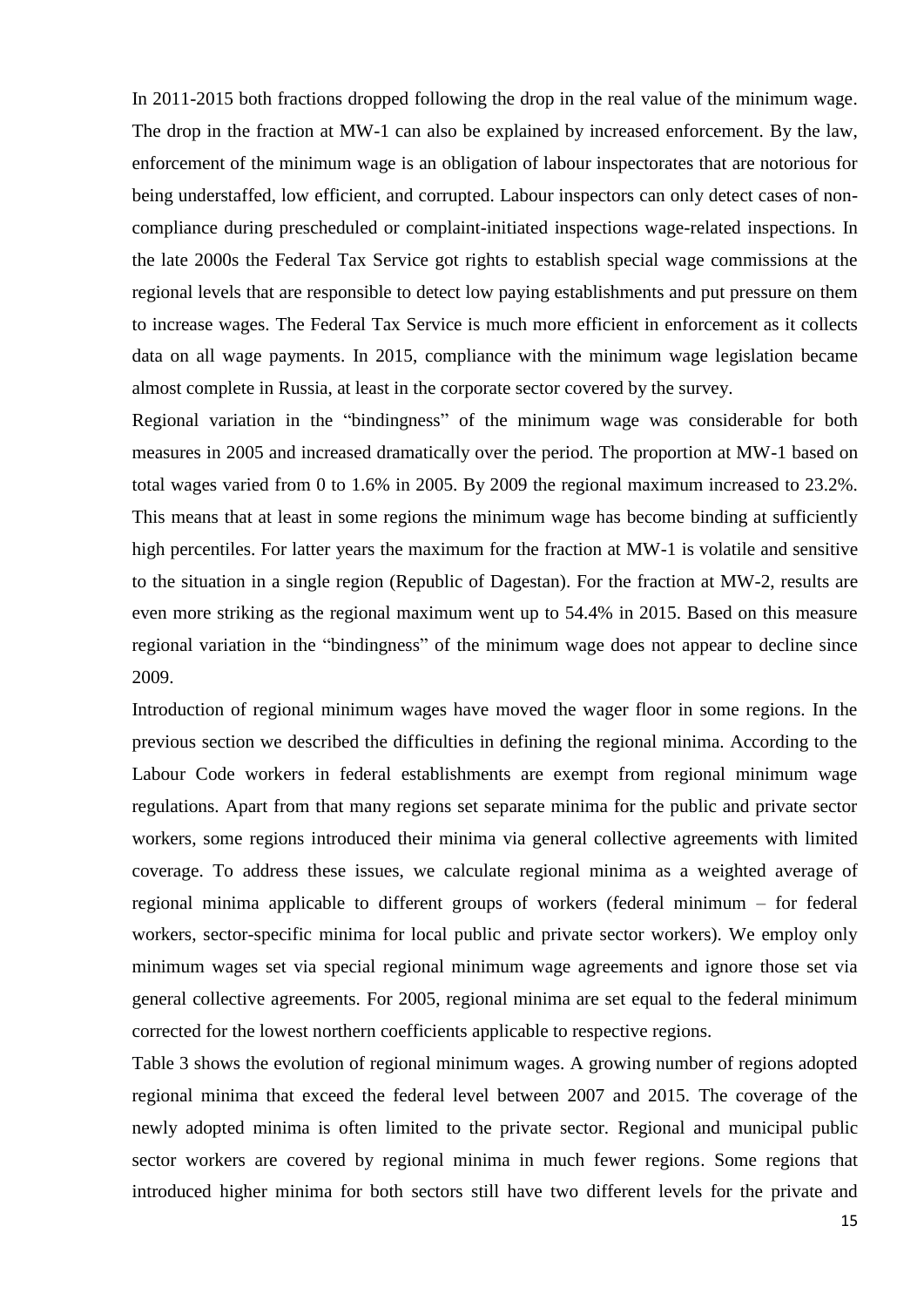public sector workers. The gap between the regional and federal minimum for the average worker is modest. However, there are some differences in trends. The real value of the average regional minimum peaked in 2013 and by 2015 it still exceeded the level of 2009. The "bindingness" of the regional minimum wages does not differ much from that of the federal minimum implying that regions with higher average wages were more likely to pursue independent minimum wage policy.

#### **Table 2.** Regional minimum wages (RMW)

|                                                       | 2005        | 2007 | 2009 | 2011 | 2013 | 2015 |
|-------------------------------------------------------|-------------|------|------|------|------|------|
| Mean RMW                                              | 811         | 1929 | 3198 | 3198 | 3370 | 3236 |
| RMW/mean wage for all workers, %                      | 9,7         | 18,0 | 27,9 | 25,1 | 23,3 | 24,5 |
| RMW/mean wage for the least skilled workers, %        | 21,3        | 38.9 | 58,7 | 52,5 | 48,5 | 50,3 |
| Fraction at RMW-1 (total wage), %                     | 0.4         | 1.5  | 4,7  | 0.9  | 2,0  | 1,0  |
| Number of regions with RMW>FMW for the private sector | $\mathbf Q$ | ⇁    | 15   | 25   | 36   | 46   |
| Number of regions where higher RMW covers all workers | 9           | 6    | 12   | 16   | 22   | 27   |

**Table 3.** Risks of being at the minimum wage or below by age, gender and education, in percent

|                        |      | FMW, total wages |      |      | FMW, tariff wages |      |      | RMW, total wages |      |
|------------------------|------|------------------|------|------|-------------------|------|------|------------------|------|
|                        | 2005 | 2009             | 2015 | 2005 | 2009              | 2015 | 2005 | 2009             | 2015 |
| Gender                 |      |                  |      |      |                   |      |      |                  |      |
| Males                  | 0.2  | 2.7              | 0.03 | 0.9  | 9.6               | 5.9  | 0.2  | 3.2              | 1.0  |
| Females                | 0.3  | 5.3              | 0.02 | 1.3  | 17.3              | 11.6 | 0.3  | 5.9              | 0.9  |
| Education              |      |                  |      |      |                   |      |      |                  |      |
| University             | 0.1  | 0.8              | 0.01 | 0.3  | 4.3               | 3.8  | 0.1  | 1.0              | 0.3  |
| Some university        | 0.4  | 4.9              | n/a  | 1.3  | 15.5              | n/a  | 0.4  | 5.5              | n/a  |
| College                | 0.3  | 4.2              | 0.02 | 0.9  | 11.9              | 12.0 | 0.3  | 4.8              | 1.2  |
| Vocational             | 0.3  | 5.5              | 0.02 | 1.0  | 19.0              | 10.4 | 0.3  | 6.2              | 0.9  |
| Upper secondary        | 0.5  | 7.4              | 0.05 | 1.9  | 22.7              | 13.8 | 0.5  | 8.3              | 1.9  |
| Low secondary and less | 0.6  | 11.9             | 0.11 | 2.7  | 32.7              | 15.5 | 0.6  | 13.1             | 2.0  |
| Age groups             |      |                  |      |      |                   |      |      |                  |      |
| Under 19               | 0.9  | 8.7              | 0.04 | 3.6  | 25.2              | 17.1 | 0.9  | 10.1             | 2.8  |
| 20-29                  | 0.3  | 3.4              | 0.02 | 1.2  | 12.4              | 7.2  | 0.3  | 3.9              | 0.7  |
| 30-39                  | 0.3  | 3.6              | 0.02 | 1.0  | 12.2              | 7.4  | 0.3  | 4.1              | 0.9  |
| 40-49                  | 0.3  | 4.0              | 0.03 | 0.9  | 13.2              | 8.3  | 0.3  | 4.5              | 0.9  |
| 50-59                  | 0.3  | 4.4              | 0.02 | 1.0  | 14.9              | 10.1 | 0.3  | 4.8              | 1.0  |
| $60+$                  | 0.3  | 6.7              | 0.02 | 2.1  | 19.6              | 13.5 | 0.3  | 7.9              | 1.8  |

Table 3 reports that risks of being at the minimum wage or below vary across population subgroups. Females are more likely than males to be directly affected by the minimum wage provisions. The likelihood of being paid at the minimum wage is declining with education. The risks of low pay are the highest at the margins of the age distribution. Teenage and elderly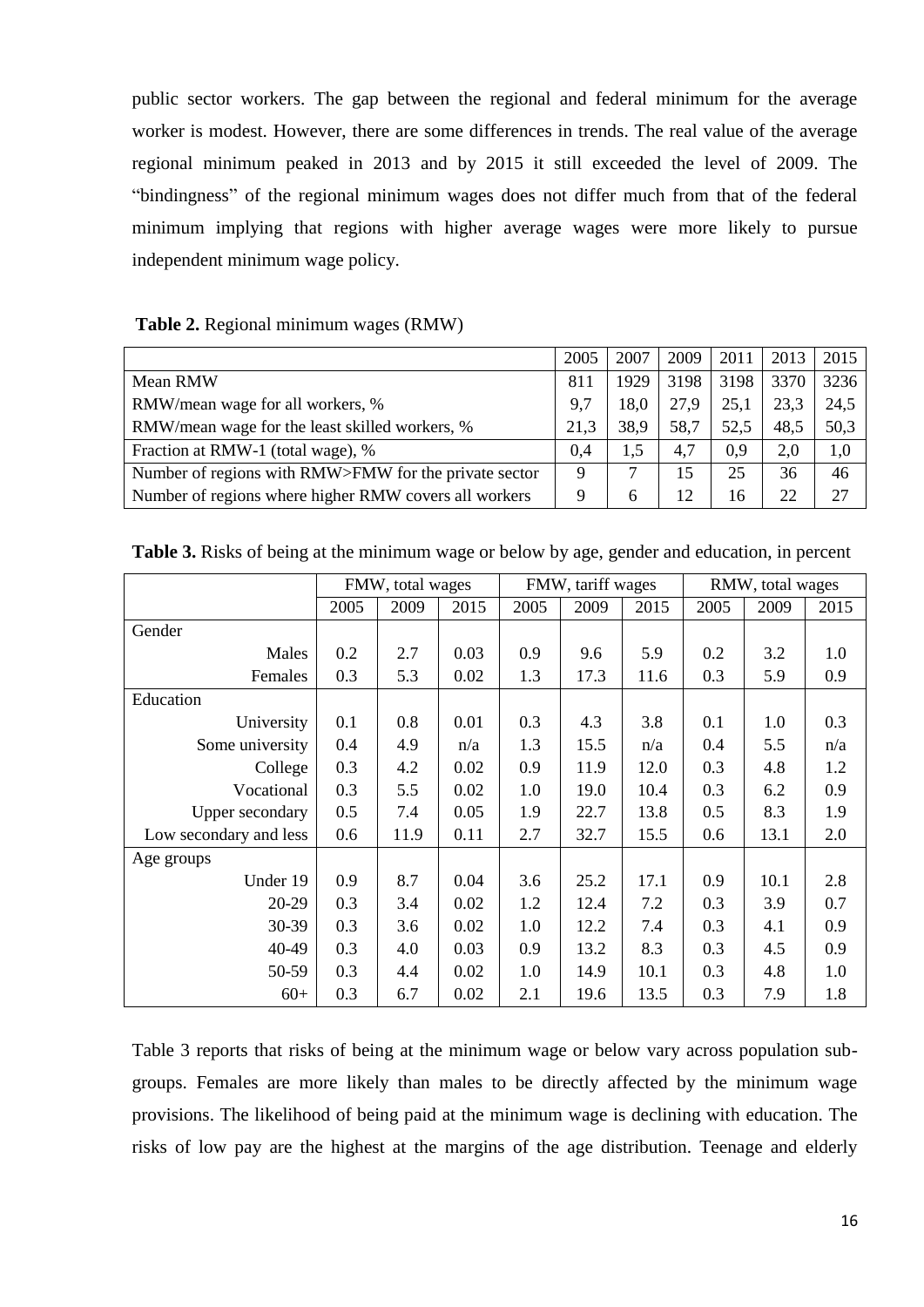workers take minimum wage jobs more often than workers in other age groups. These results are remarkably the same to what is known for other countries.

|                                     |      | FMW, total wages |      |      | FMW, tariff wages |      |      | RMW, total wages |      |
|-------------------------------------|------|------------------|------|------|-------------------|------|------|------------------|------|
|                                     | 2005 | 2009             | 2015 | 2005 | 2009              | 2015 | 2005 | 2009             | 2015 |
| Ownership type                      |      |                  |      |      |                   |      |      |                  |      |
| Federal                             | 0.1  | 2.2              | 0.02 | 1.3  | 10.4              | 7.0  | 0.1  | 2.2              | 0.02 |
| Regional and municipal              | 0.4  | 8.7              | 0.02 | 1.4  | 23.1              | 16.8 | 0.4  | 9.4              | 1.1  |
| Domestic private                    | 0.4  | 0.7              | 0.03 | 1.1  | 7.6               | 3.6  | 0.4  | 1.4              | 1.3  |
| Foreign or joint venture            | 0.1  | 0.2              | 0.00 | 0.2  | 2.9               | 1.1  | 0.1  | 0.9              | 0.9  |
| Domestic mixed (private-public)     | 0.1  | 0.5              | 0.00 | 0.3  | 6.0               | 1.6  | 0.1  | 1.0              | 0.7  |
| Economic activity                   |      |                  |      |      |                   |      |      |                  |      |
| Recreation, arts and sports         | 0.9  | 9.9              | 0.02 | 2.8  | 24.3              | 16.2 | 0.9  | 11.1             | 1.9  |
| Mining and quarrying                | 0.1  | 0.3              | 0.00 | 0.4  | 7.2               | 3.1  | 0.1  | 0.4              | 0.1  |
| Manufacturing                       | 0.2  | 0.5              | 0.00 | 0.5  | 7.2               | 2.7  | 0.2  | 1.0              | 0.6  |
| Electricity, gas and steam supply   | 0.0  | 0.5              | 0.00 | 0.2  | 7.6               | 2.5  | 0.0  | 0.6              | 0.3  |
| Construction                        | 0.1  | 0.5              | 0.00 | 0.4  | 4.9               | 2.5  | 0.1  | 0.9              | 1.2  |
| Wholesale and retail trade          | 0.9  | 1.0              | 0.02 | 2.0  | 7.3               | 4.7  | 0.9  | 1.9              | 1.3  |
| Hotels and restaurants              | 0.3  | 1.2              | 0.00 | 1.1  | 11.3              | 10.1 | 0.3  | 2.8              | 2.3  |
| Transport and communications        | 0.1  | 0.7              | 0.03 | 0.4  | 5.6               | 2.8  | 0.1  | 1.3              | 1.4  |
| Real estate and business activities | 0.3  | 1.2              | 0.10 | 0.9  | 9.1               | 6.4  | 0.3  | 1.9              | 0.9  |
| Education                           | 0.5  | 10.7             | 0.02 | 2.5  | 24.3              | 15.4 | 0.5  | 11.4             | 1.4  |
| Health                              | 0.1  | 6.2              | 0.01 | 0.7  | 21.9              | 19.1 | 0.1  | 6.4              | 0.5  |

**Table 4.** Risks of being at the minimum wage or below by ownership type and economic activity, in percent

Table 4 reveals that minimum wage workers are disproportionally concentrated in the state and municipal sector. Recreation, arts and sports industry, education and health have the highest fraction of low-paid jobs. In 2009 94% of all workers paid at minimum wage or below were employed at state or municipal establishments. However, we observe remarkable improvement with minimum wage compliance in the public sector during recent years. Enforcement efforts are clearly focused on keeping total wages above the minimum wages – a substantial share of workers have total wage above the federal or regional minimum but tariff wage below this level. Such paying practices are common in the public sector.

| Inequality |      | workers |      |      | Females |      |      | Males |      |
|------------|------|---------|------|------|---------|------|------|-------|------|
| measure    | 2005 | 2009    | 2015 | 2005 | 2009    | 2015 | 2005 | 2009  | 2015 |
| $90 - 10$  | 7.3  | 6.1     | 5.7  | 6.4  | 5.5     | 5.2  | 6.9  | 5.9   | 5.6  |
| $75 - 25$  | 2.8  | 2.6     | 2.4  | 2.6  | 2.5     | 2.3  | 2.6  | 2.5   | 2.3  |
| 90-50      | 2.5  | 2.5     | 2.4  | 2.5  | 2.5     | 2.3  | 2.4  | 2.3   | 2.3  |
| $50-10$    | 2.9  | 2.5     | 2.4  | 2.6  | 2.2     | 2.3  | 2.9  | 2.6   | 2.5  |
| Gini       | 0.41 | 0.39    | 0.38 | 0.39 | 0.38    | 0.36 | 0.39 | 0.38  | 0.38 |

**Table 5.** Earnings inequality: wage differentials and Gini coefficient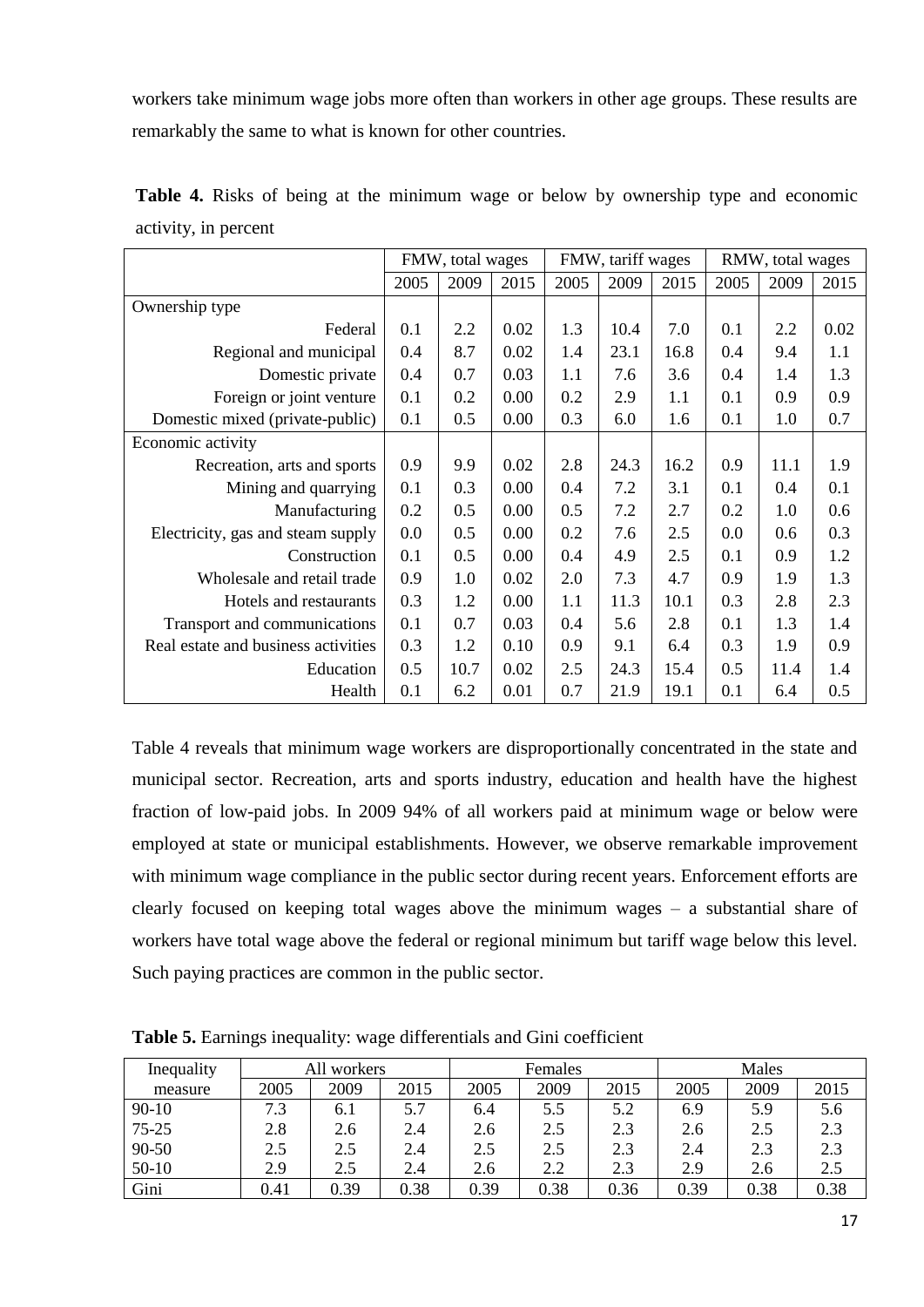To address the question of how much change there has been in earnings inequality from 2005 to 2015, I calculate several measures of wage dispersion that illustrate the changes in different parts of the distribution (Table 5). Inequality is lower than usually reported but we excluded few regions with highest average wages from Tyumen' and Arkhangelsk oblast.

General picture that emerges is that earnings inequality narrowed substantially over the period. For the total wage distribution, the 90-10 wage differential fell from 7.3 to 5.7. The decline was stronger in the lower tail of the wage distribution: the 50-10 wage differential declined from 2.9 to 2.4 while the 90-50 wage differential went down by 0.1 points. The narrowing of the distribution occurred largely between 2005 and 2009. In 2009-2015 improvement slowed down and most indicators do not exhibit any trend.

The earnings inequality among was higher than among females in the beginning of the period, but by the end of the period look very similar apart from longer bottom tail in the male distribution. Both males and females experienced greater contraction of earnings inequality in the bottom of the distribution.

#### **6. Methodology**

To understand the role of minimum wage in accounting for the changes in earnings inequality, I use the methodology proposed by Lee (1999) and recently developed in Autor et al (2016). Lee (1999) uses regional variation in the gap between the applicable state or federal minimum wage and median wages to separate the impact of the minimum wage from the growth in underlying ('latent') earnings inequality.

The effect of the minimum wage on earnings inequality depends on how high the minimum wage is set relative to the overall distribution of wages. This level varies across the regions. Unfortunately, the observed wage distribution is a poor guide since it is "distorted" by the minimum wage. Such distortion comes from two effects. First of all, a disemployment effect emerges if the minimum wage exceeds the market-clearing wage. As a result, employers are not willing to hire all of those who want to work at the minimum wage. Those who do not succeed in getting work either stay unemployed or move to the uncovered informal sector. However, by excluding some of the least skilled workers from the market, the minimum wage leads to the compression of the wage distribution. The second effect is related to wages per se. For those not displaced because of the minimum wage changes, an increase in the minimum wage raises the wages of those workers who were initially making less than the minimum wage to exactly the level of the new wage floor. These workers are directly affected by the minimum wage. A larger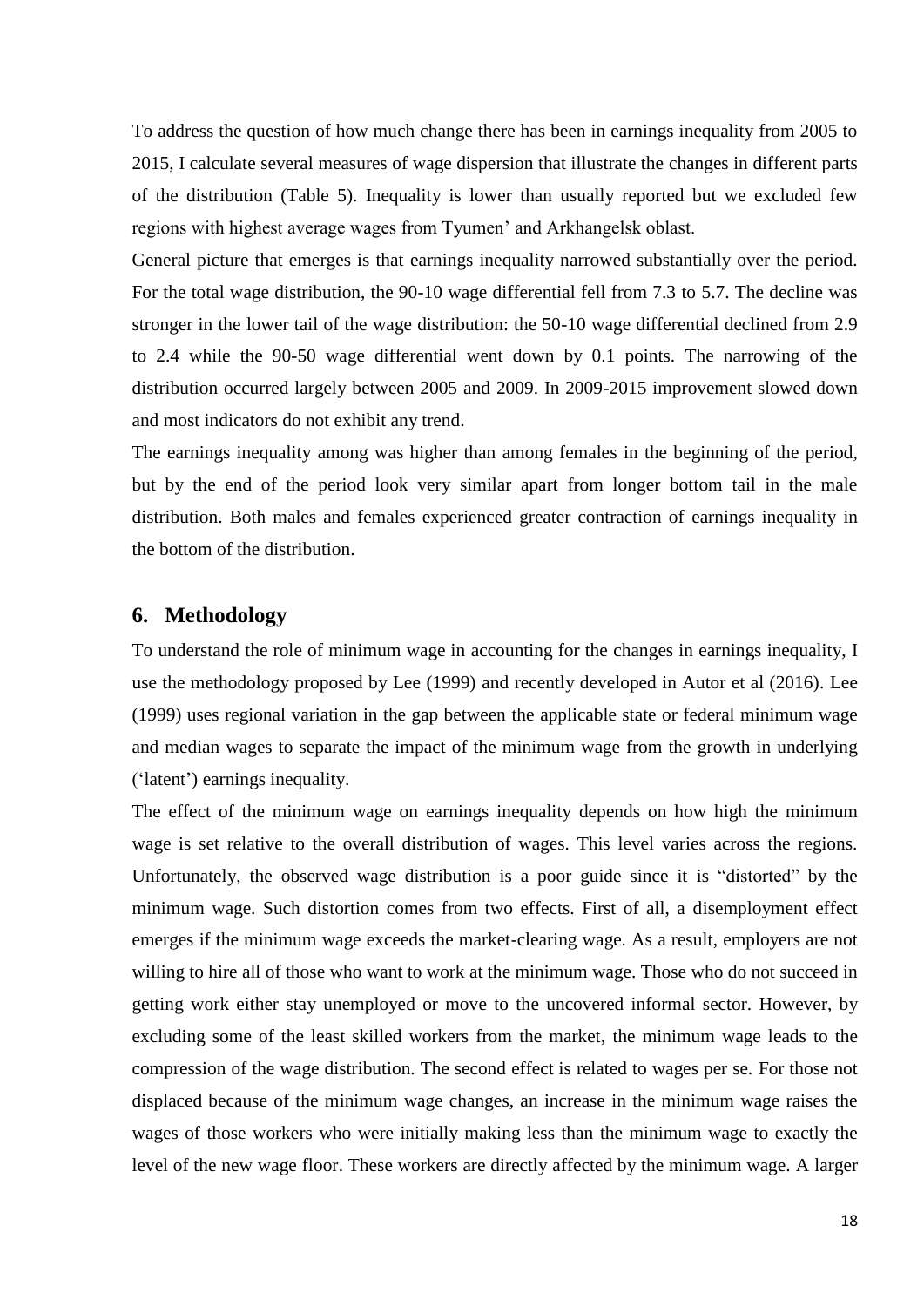group is likely to be affected indirectly<sup>9</sup>. It contains those who were originally paid above the minimum wage and whose wages were increased to preserve the relative-wage ratios and maintain the incentives structure. Such "spillover" effect diminishes the higher the wage percentile. Both direct wage effects and spillovers lead to narrowing of the wage distribution. Note that the methodology used by Lee (1999) and Autor et al (2016) ignores potential disemployment effects of changes in the real minimum wage and focuses on direct wage and spillover effects. They argue that disemployment effects are trivial, but admit that if there were substantial disemployment effects, they could lead to upward bias in the estimation of spill-over effects.

The main idea is to construct the latent wage distribution, i.e. the distribution of wages that would prevail in the absence of any minimum wage. Lee (1999) speculates that the shape of such distribution depends on the gap between the log of the minimum wage and the log regional median  $m_{reg} = w_{reg}^m - w_{reg}$  (50) which is referred to as the "effective minimum wage". The minimum wage can have an effect on *p*-th percentile of the actual wage distribution and this effect is a function of the effective minimum wage:  $w_{reg}(p) - w_{reg}(50) = g(w_{reg}^m - w_{reg}(50))$ . Such functions can be estimated for each percentile of the distribution with the region-level data using the following equation (*t* subscripts are dropped for the sake of clarity):

$$
w_{reg}(p) - w_{reg}(50) = (w_{reg}^{*}(p) - w_{reg}^{*}(50)) + \beta_{1} m_{reg}
$$

$$
+ \beta_{2} m_{reg}^{2} + YearDummies + \varepsilon_{reg}, \qquad (1)
$$

where  $w_{reg}^*(p)$  denotes the latent values of percentile p in each region,  $\beta_1$  and  $\beta_2$  are allowed to vary by percentile. Regressions are estimated on the region-year data aggregated from the original dataset.

Quadratic term is motivated by the idea that a change in the minimum wage has more impact on the distribution if it is more binding. The percentiles of the latent distribution are unobserved; they enter as a constant into the equation (1). Thus, estimation is based on the assumption that each percentile of the latent distribution  $(w_{reg}^*(p) - w_{reg}^*(50))$  is constant across regions. In other words, the shape of the latent wage distribution in year *t* is believed to be the same for all regions, though the median can be different. This assumption can be weakened by including relevant regional controls such as unemployment rate. The error term is assumed to be independent of region and year effects.

Autor et al. (2016) consider other possible sources of misspecification in OLS estimates. The major problem comes from Lee's identifying assumption that the shape of the latent wage

 $\overline{a}$ 

<sup>9</sup> See Grossman (1983) for the relative wages explanation of spillover effects and Teuling (2000, 2003) for an explanation based on imperfect substitution between workers with different skills.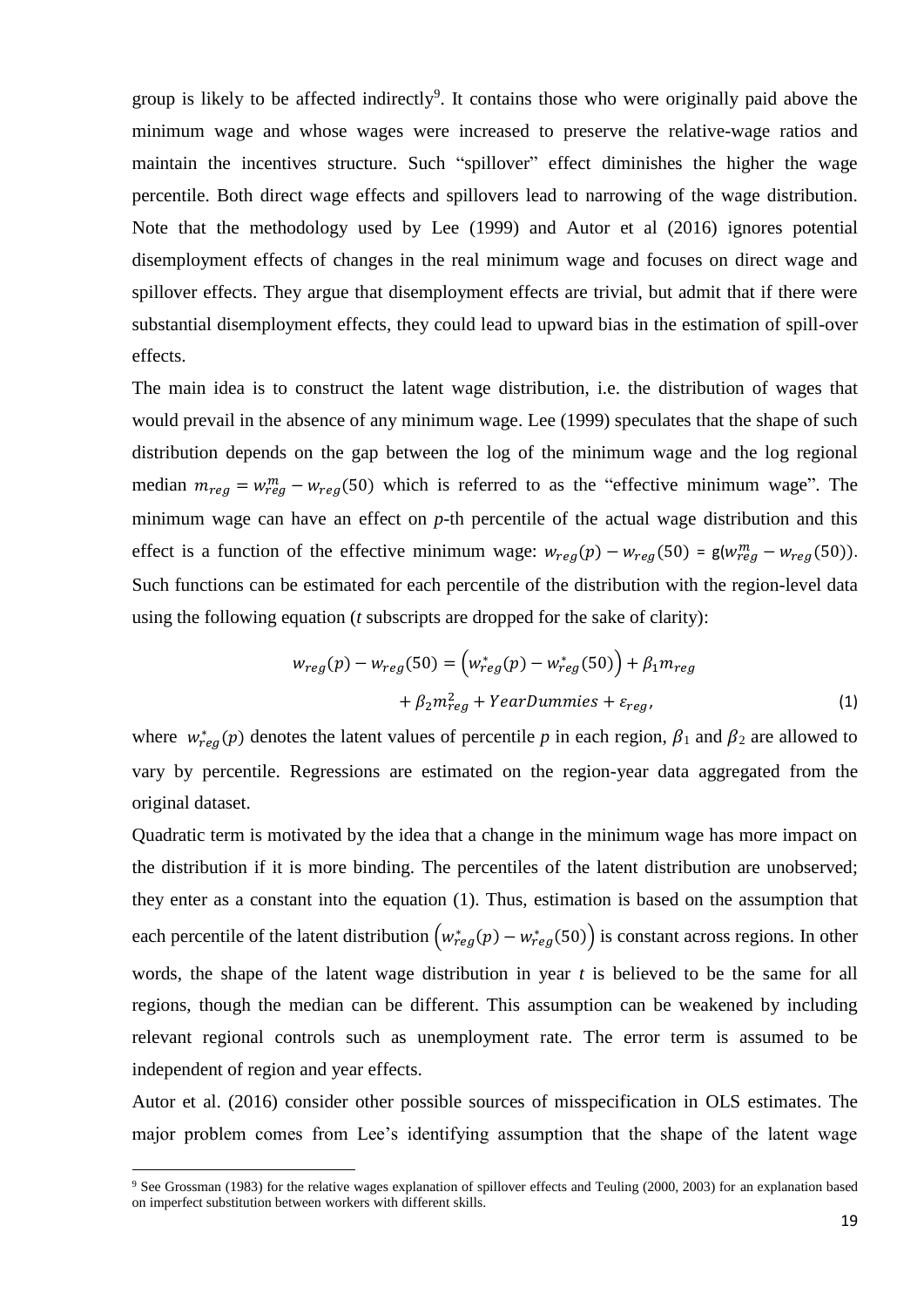distribution in year *t* is constant across regions. This assumption implies that regional latent earnings inequality is uncorrelated with the median. If this assumption is violated, regional fixed effects should be included into equation (1).

The second source of misspecification is the division bias that stems from the inclusion of the regional median wage variable in both the dependent and independent variables. It may cause an upward simultaneity bias in the estimates, since the regional median enters with the same sign on both sides of the equation. Following Autor et al. (2016), we remove this bias by instrumenting the effective minimum wage with the log the statutory minimum wage, its square and its interaction with the average log median real wage for the region over the sample period.

I estimate equation (1) and its extensions on the panel of 77 Russian regions. This panel was constructed using micro-data from the Survey of Occupational Wages described in Sections 3 and 4. The effects are estimated for the entire sample and for sub-samples of males and females.

Fig. 5 plots the relationship between the 10-50 log-wage differential and the effective minimum wage in our data. The solid lines represent the fitted values of OLS quadratic regressions with no other controls, one for each year. This figure also shows that the relationship is not linear but, in general, consists of two segments. The first segment is flat, suggesting no relationship between the differential and the relative minimum wage. It is the area where effective regional minima are smaller than the differential and thus have no effect on its value. The second segment lies along the 45-degree line. It presents the regions for which the minimum wage is binding at the  $10<sup>th</sup>$  percentile and the differential is exactly equal to the effective minimum. This shape explains the use of quadratic functional form in Equation (1). In Russia the relationship between the 10- 50 log-wage differential and effective minimum wage was almost flat in 2005, 2007, 2013 and 2015, but is strong in 2009 and 2011, reflecting the fact that the "bindingness" of the minimum wage reached its peak in the latter years. Moreover, the fitted line for 2007 is above the that for 2005, the line for 2009 lies even higher, implying an upward shift in the relationship over the period and decrease in latent inequality. At the same time there is no clear vertical shift between 2011 and 2015.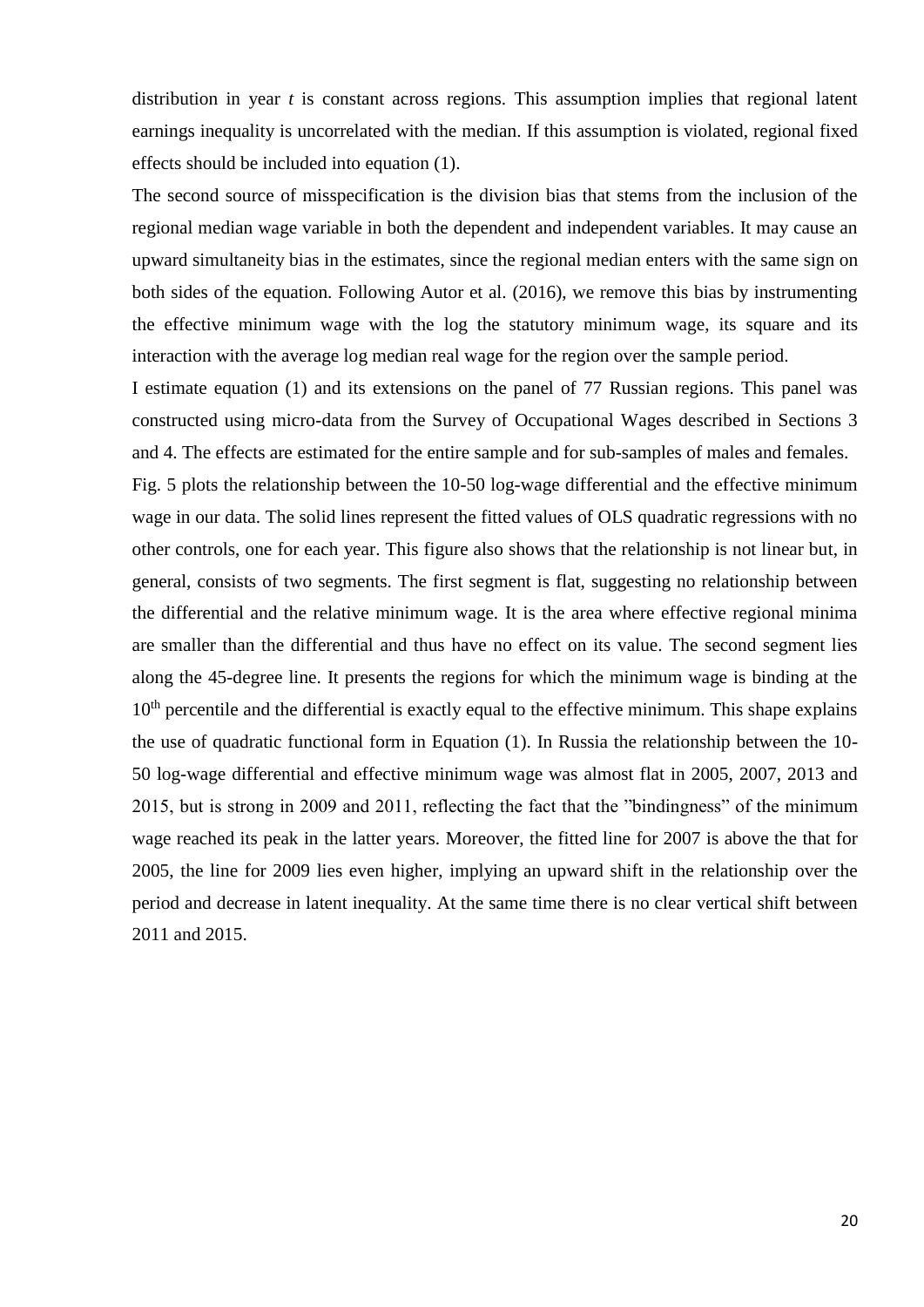

**Fig. 5. 10-50 log-wage differential vs relative minimum wage**

 $\Box$  2011 **4** 2013

 $-2.5$  -2  $-1.5$  -1  $-5$ ln(FMW) - ln(median)

 $\Box$ 

• 2015 ——— OLS quadratic fit

-1.2

I estimate three different specifications for the effective minimum based on the federal minimum wage:  $m_{reg} = ln(FMW) - w_{reg}(50)$ . Movements of the federal minimum wages are the same for all regions (except the period between 2005 and 2007 when the use of the northern coefficients was cancelled, and the rise of minimum wage was substantially lower for the regions that applied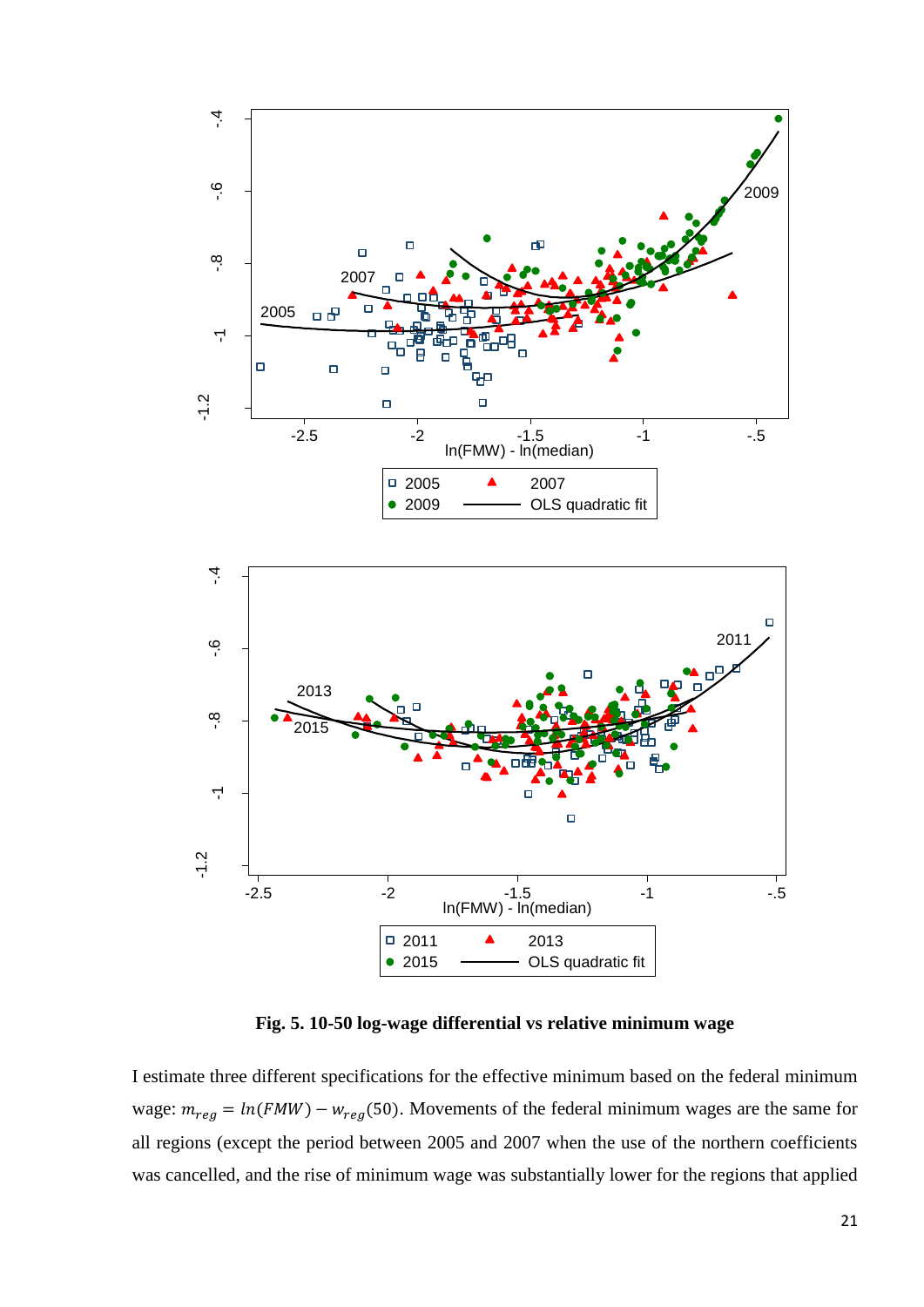the northern coefficients in 2005) but variation comes from the differences in regional medians. Each specification is estimated with OLS and 2SLS. The first specification includes the effective minimum, its square, and time effects. To control for the probable effects of the global economic crisis, which led to a reduction in working hours, growth of unemployment, and significant expansion of ALMPs, I include three additional variables into the second specification: average hours worked ( $H_{req}$ ), unemployment rate ( $U_{req}$ ) and the share of state and municipal sector in total employment ( $State_{req}$ ). Data on regional unemployment rates are taken from the Russian labour force survey, while the other two variables were calculated from the underlying survey by aggregating the data at the regional level. The third specification does not include region-level controls but instead contains time-invariant region effects and region-specific trends. Regional fixed effects and trends are likely to control for most economic fluctuations at the regional level. Next we re-estimate all specifications for the effective minimum calculated on the basis of regional minimum wages:  $m_{reg} = ln(RMW) - w_{reg}(50)$ .

#### **7. Estimating the impact of the minimum wage on wage differentials**

The predicted effect of a unit change in the effective minimum wage on the difference between the p<sup>th</sup> percentile and the median is given by a marginal effect:  $\hat{\beta}_1(p) + 2\hat{\beta}_2(p)m_{reg}$ , where  $\hat{\beta}_1(p)$  and  $\hat{\beta}_2(p)$  are estimated coefficients in Equation (1). To choose the preferred strategy for estimation I compare different specifications for two definitions of the effective minimum wage. Table 5 reports the estimated marginal effects for the effective minimum based on the federal minimum wage:  $ln(FMW) - ln(p50)$  for the pooled sample. Table 6 provides the estimates for the definition based on regional minimum wages:  $ln(RMW) - ln(p50)$ . Regression are estimated with region-year data constructed from original dataset. Marginal effects were estimated at the weighted average of the relevant effective minimum wage across regions and years. The weights are the sums of individual sampling weights for each year-region.

These marginal effects produce a good specification test. First, we expect that the effect of minimum wages, if significant, is positive for the bottom of the distribution. Significantly negative marginal effects imply that an increase in the minimum wage leads to widening of lower half of the wage distribution, which is clearly counterintuitive. Second, we can be reasonably confident that the effects of the minimum wage are limited to the lower tail of the distribution and the minimum wage has no effects on the upper tail of distribution. Taken at face value, these results would indicate a systematic relationship between the effective minimum and upper percentiles of the distributions. This implies that a *decline* in the effective minimum wage leads to wage *compression at the top* of the distribution. Therefore, specifications that give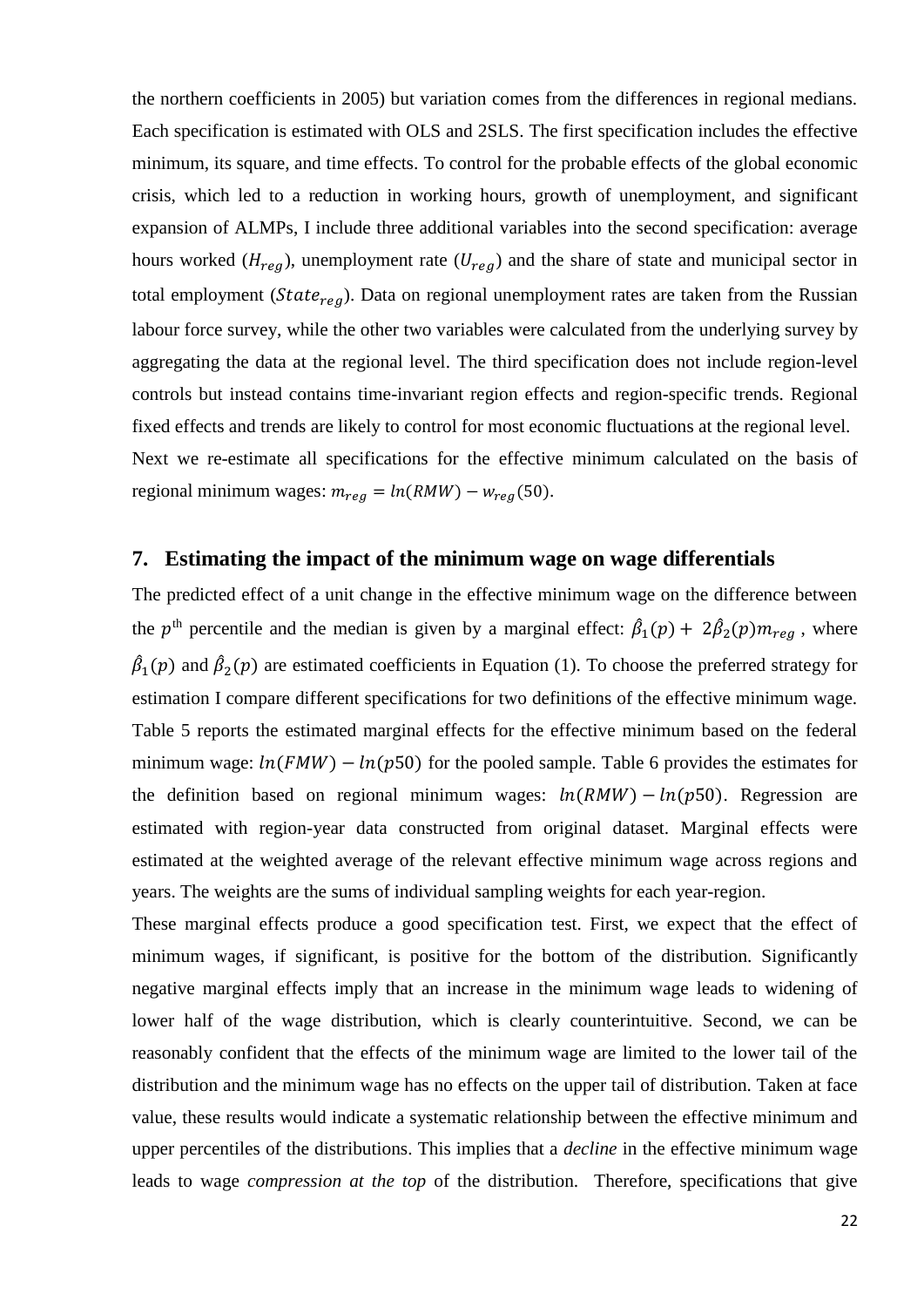significantly negative marginal effects for the bottom part of the distribution or significant marginal effects of any sign for the top-tail wage differentials are suspected of misspecification.

|                   | <b>OLS</b> | 2SLS           | <b>OLS</b> | 2SLS           | <b>OLS</b>     | 2SLS           |
|-------------------|------------|----------------|------------|----------------|----------------|----------------|
|                   | (1)        | (2)            | (3)        | (4)            | (5)            | (6)            |
| p(5)              | $0.146**$  | 0.401          | $0.133**$  | $-0.212$       | $0.281**$      | $0.352*$       |
|                   | (0.013)    | (0.976)        | (0.016)    | (1.319)        | (0.081)        | (0.178)        |
| p(10)             | $0.076**$  | 0.303          | $0.086**$  | $-0.304$       | $0.158**$      | $0.300*$       |
|                   | (0.009)    | (0.868)        | (0.011)    | (1.468)        | (0.055)        | (0.122)        |
| p(20)             | $0.024**$  | 0.161          | $0.043**$  | $-0.264$       | $0.067*$       | $0.225**$      |
|                   | (0.006)    | (0.523)        | (0.007)    | (1.148)        | (0.032)        | (0.072)        |
| p(30)             | $0.008*$   | 0.100          | $0.023*$   | $-0.191$       | $0.045*$       | $0.160**$      |
|                   | (0.004)    | (0.352)        | (0.005)    | (0.798)        | (0.020)        | (0.046)        |
| p(40)             | 0.003      | 0.048          | $0.012**$  | $-0.083$       | 0.012          | $0.073**$      |
|                   | (0.002)    | (0.174)        | (0.002)    | (0.354)        | (0.011)        | (0.024)        |
| p(75)             | $-0.024**$ | $-0.099$       | $-0.051**$ | 0.101          | $-0.047**$     | $-0.048$       |
|                   | (0.005)    | (0.296)        | (0.005)    | (0.571)        | (0.018)        | (0.038)        |
| p(90)             | $-0.095**$ | $-0.305$       | $-0.135**$ | 0.077          | 0.004          | $-0.044$       |
|                   | (0.009)    | (0.795)        | (0.010)    | (0.821)        | (0.029)        | (0.063)        |
| Year FE           | Yes        | Yes            | Yes        | Yes            | Yes            | Yes            |
| Region FE         | No         | No             | No         | No             | Yes            | Yes            |
| Regional trends   | No         | No             | No         | N <sub>o</sub> | Yes            | Yes            |
| Regional controls | No         | N <sub>o</sub> | Yes        | Yes            | N <sub>o</sub> | N <sub>0</sub> |

**Table 5.** Marginal effects for selected percentiles of the pooled distribution: Effective minimum based on the federal minimum wage  $ln(FMW) - ln(p50)$ 

*Note:* N = 462. Sample period is 2005-2015. The dependent variable is  $ln(p) - ln(p50)$  where *p* is the indicated percentile. Estimated at the weighted average of effective minimum wage across regions and years. Observations at the region-year level. Regressions are weighted by the sum of individual sampling weights. For 2SLS specifications, the instruments are the log of the real minimum wage, its square, and its interaction with the average log median real wage for each region over the sample period. Regional controls include average hours worked, unemployment rate and the share of public employment in total employment. Standard errors are in parentheses. \*p-value <0.05, \*\* - p-value <0.1.

We start with comparing the OLS estimates between specifications. These comparisons suggest that inclusion of regional fixed effects and region-specific trends is essential. There is a significant and strong negative relationship between the effective minimum wage and upper tail inequality for both definitions of effective minimum and all three samples (see the results for male and female samples in Table 7). There must be some bias in these estimates.

Inclusion of the regional fixed effects and region-specific trends does not solve the problem entirely, but it produces fewer significantly negative estimates for upper percentiles and these estimates are smaller in magnitude. Autor et al. (2016) explains that the bias comes from the correlation between the regional median and the latent regional wage inequality. A downward bias in the upper tail emerges because high-wage regions have large gap between the minimum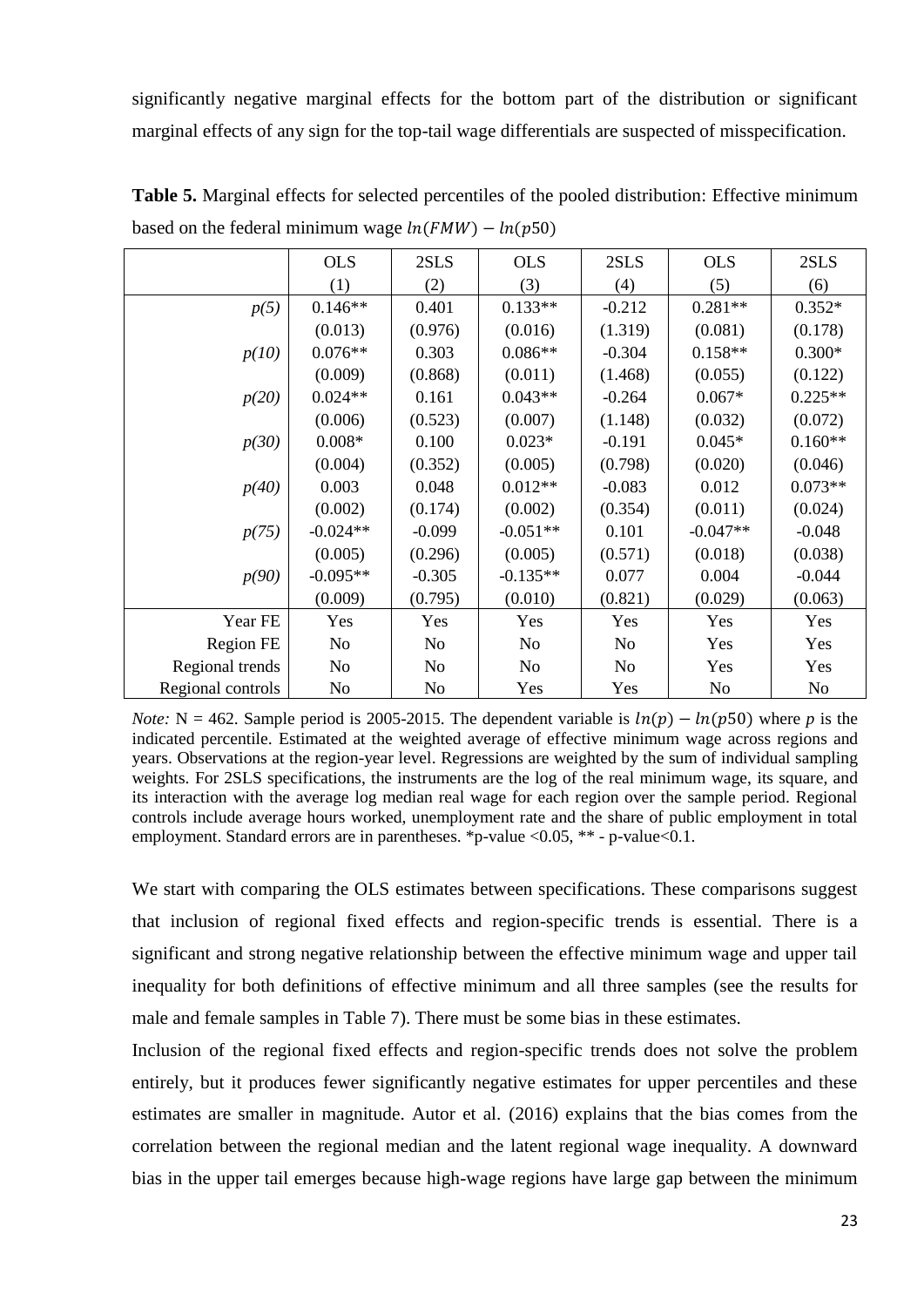wage and the median and consequently more negative effective minimum wages (which is specifically true if the federal minimum is used in calculations). If these regions also have greater latent wage inequality in the upper half of the distribution, then the estimates will be downward biased for the percentiles above the median. Differences in the lower-tail latent inequality between high- and low-wage regions can lead to biases in the lower tail as well. If high wage regions tend to have greater latent wage dispersion at the bottom of distribution, then exclusion of regional effects will result in upward-biased estimates for the lower percentiles. Inclusion of regional fixed effects allows us to control for inter-regional differences in latent earnings distributions. Additionally, region-specific linear time trends are included to control for local conditions. In columns 3 and 4, I experimented with including other regional controls (average hours worked, unemployment rate and the share of public employment in total employment) instead of regional fixed effects and regional trends. These regional controls seem to be poor proxies for local economic situation and exaggerate the biases. These specifications are not presented in Table 7 for male and female distributions, but results were qualitatively similar.

|                   | <b>OLS</b>     | 2SLS      | <b>OLS</b> | 2SLS           | <b>OLS</b>     | 2SLS      |
|-------------------|----------------|-----------|------------|----------------|----------------|-----------|
|                   | (1)            | (2)       | (3)        | (4)            | (5)            | (6)       |
| p(5)              | $0.212**$      | $0.402**$ | $0.188**$  | $0.358**$      | $0.126**$      | $0.072*$  |
|                   | (0.017)        | (0.103)   | (0.019)    | (0.089)        | (0.039)        | (0.036)   |
| p(10)             | $0.117**$      | $0.211**$ | $0.123**$  | $0.248**$      | $0.091**$      | $0.071**$ |
|                   | (0.012)        | (0.057)   | (0.014)    | (0.065)        | (0.027)        | (0.024)   |
| p(20)             | $0.042**$      | $0.095**$ | $0.058**$  | $0.152**$      | $0.062**$      | $0.060**$ |
|                   | (0.008)        | (0.035)   | (0.009)    | (0.048)        | (0.015)        | (0.014)   |
| p(30)             | $0.015**$      | $0.066*$  | $0.028**$  | $0.109**$      | $0.038**$      | $0.036**$ |
|                   | (0.005)        | (0.029)   | (0.006)    | (0.040)        | (0.010)        | (0.009)   |
| p(40)             | 0.003          | $0.036*$  | $0.011**$  | $0.062*$       | 0.009          | 0.008     |
|                   | (0.003)        | (0.018)   | (0.003)    | (0.025)        | (0.005)        | (0.005)   |
| p(75)             | $-0.023**$     | $-0.160*$ | $-0.040**$ | $-0.230**$     | $-0.020*$      | $-0.009$  |
|                   | (0.007)        | (0.070)   | (0.007)    | (0.088)        | (0.009)        | (0.008)   |
| p(90)             | $-0.074**$     | $-0.495*$ | $-0.083**$ | $-0.579**$     | 0.013          | 0.019     |
|                   | (0.014)        | (0.205)   | (0.015)    | (0.224)        | (0.014)        | (0.013)   |
| Year FE           | Yes            | Yes       | Yes        | Yes            | Yes            | Yes       |
| <b>Region FE</b>  | N <sub>0</sub> | No        | No         | No             | Yes            | Yes       |
| Regional trends   | N <sub>0</sub> | No        | No         | N <sub>0</sub> | Yes            | Yes       |
| Regional controls | N <sub>0</sub> | No        | Yes        | Yes            | N <sub>o</sub> | No        |

**Table 6.** Marginal effects for selected percentiles of the pooled distribution: Effective minimum based on the regional minimum wage  $ln(RMW) - ln(p50)$ 

*Note:* See text at the bottom of Table 5. \*p-value < 0.05, \*\* - p-value < 0.1.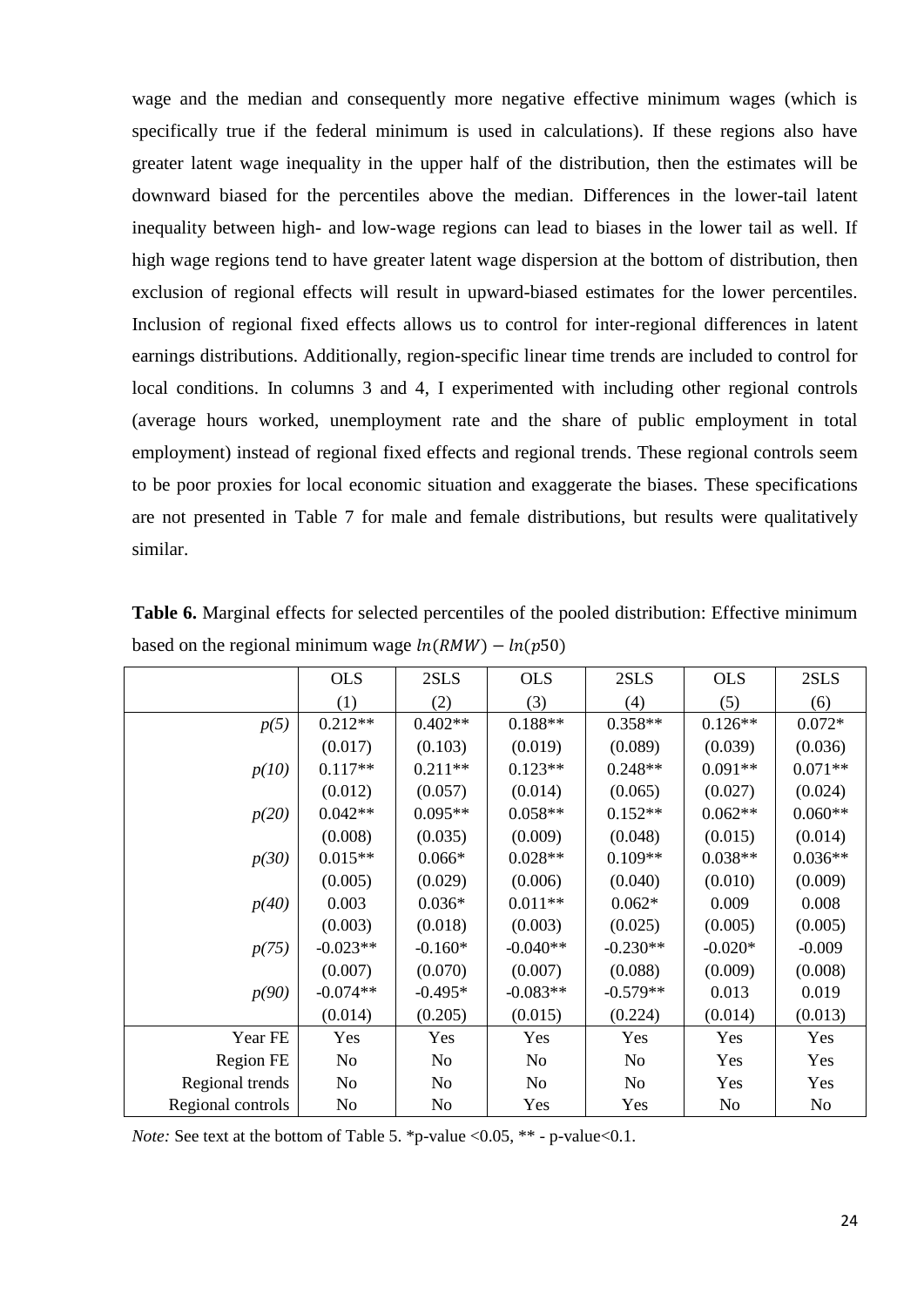There is no evidence of upward biases for low percentiles in Table 5 (compare columns 1 and 5): specification with regional effects gives higher estimates and has higher standard errors. Such upward biases are clearly seen in Table 6 and Table 7. The reason is that correlation between the regional median and the latent inequality is not the only source of econometric problems in Equation (1). The use of the federal minimum wage does not provide enough regional variation to estimate the effect. The estimation relies largely on time-variation, variation across regions is limited to 2005. Even for 2005 variation in federal minimum is not precisely estimated as I employ the lowest value of the northern coefficients applicable in the region and ignore intraregion variation in the northern coefficients. Insufficient variation results in low precession of estimates of OLS estimates in column 5 and of all 2SLS estimates in Table 5. The use of regional minimum wages improves identification providing additional source of variation due to differences in the value of regional minimum wages.

|                   |                | Males          |                |           |                | Females    |            |           |
|-------------------|----------------|----------------|----------------|-----------|----------------|------------|------------|-----------|
|                   | <b>OLS</b>     | 2SLS           | <b>OLS</b>     | 2SLS      | <b>OLS</b>     | 2SLS       | <b>OLS</b> | 2SLS      |
|                   | (1)            | (2)            | (3)            | (4)       | (5)            | (6)        | (7)        | (8)       |
| p(5)              | $0.172**$      | $0.255**$      | $0.106**$      | $0.082*$  | $0.245**$      | $0.415**$  | $0.144**$  | $0.087*$  |
|                   | (0.020)        | (0.069)        | (0.037)        | (0.034)   | (0.017)        | (0.077)    | (0.041)    | (0.038)   |
| p(10)             | $0.097**$      | $0.212**$      | $0.103**$      | $0.092**$ | $0.137**$      | $0.223**$  | $0.110**$  | $0.082**$ |
|                   | (0.018)        | (0.076)        | (0.027)        | (0.025)   | (0.012)        | (0.047)    | (0.029)    | (0.026)   |
| p(20)             | $0.034**$      | $0.129*$       | $0.067**$      | $0.053**$ | $0.049**$      | $0.082**$  | $0.065**$  | $0.049**$ |
|                   | (0.012)        | (0.061)        | (0.018)        | (0.016)   | (0.008)        | (0.026)    | (0.017)    | (0.016)   |
| p(30)             | 0.006          | 0.063          | $0.025*$       | $0.018**$ | $0.021**$      | $0.048**$  | $0.042**$  | $0.035**$ |
|                   | (0.007)        | (0.037)        | (0.010)        | (0.009)   | (0.005)        | (0.018)    | (0.011)    | (0.010)   |
| p(40)             | 0.002          | 0.027          | 0.006          | 0.000     | $0.006*$       | $0.021*$   | $0.016**$  | $0.016**$ |
|                   | (0.004)        | (0.017)        | (0.005)        | (0.005)   | (0.003)        | (0.010)    | (0.006)    | (0.005)   |
| p(75)             | $-0.019*$      | $-0.069$       | $-0.025*$      | $-0.005$  | $-0.034**$     | $-0.195**$ | 0.010      | 0.016     |
|                   | (0.009)        | (0.040)        | (0.010)        | (0.009)   | (0.007)        | (0.060)    | (0.010)    | (0.009)   |
| p(90)             | $-0.059**$     | $-0.149*$      | 0.008          | 0.017     | $-0.098**$     | $-0.484**$ | $-0.004$   | 0.000     |
|                   | (0.018)        | (0.071)        | (0.015)        | (0.014)   | (0.013)        | (0.142)    | (0.017)    | (0.016)   |
| Year FE           | Yes            | Yes            | Yes            | Yes       | Yes            | Yes        | Yes        | Yes       |
| Region FE         | No             | No             | Yes            | Yes       | No             | No         | Yes        | Yes       |
| Regional trends   | N <sub>o</sub> | No             | Yes            | Yes       | No             | No         | Yes        | Yes       |
| Regional controls | No             | N <sub>0</sub> | N <sub>0</sub> | No        | N <sub>0</sub> | No         | No         | No        |

**Table 7** Marginal effects for selected percentiles of the male and female distributions: Effective minimum based on the regional minimum wage  $ln(RMW) - ln(p50)$ 

*Note:* See text at the bottom of Table 5.  $*$  - p-value <0.05,  $**$  - p-value <0.1.

According to Autor et al., the major potential specification problem stems from the division bias as the median enters both the left- and the right-hand side of Equation (1). This may generate a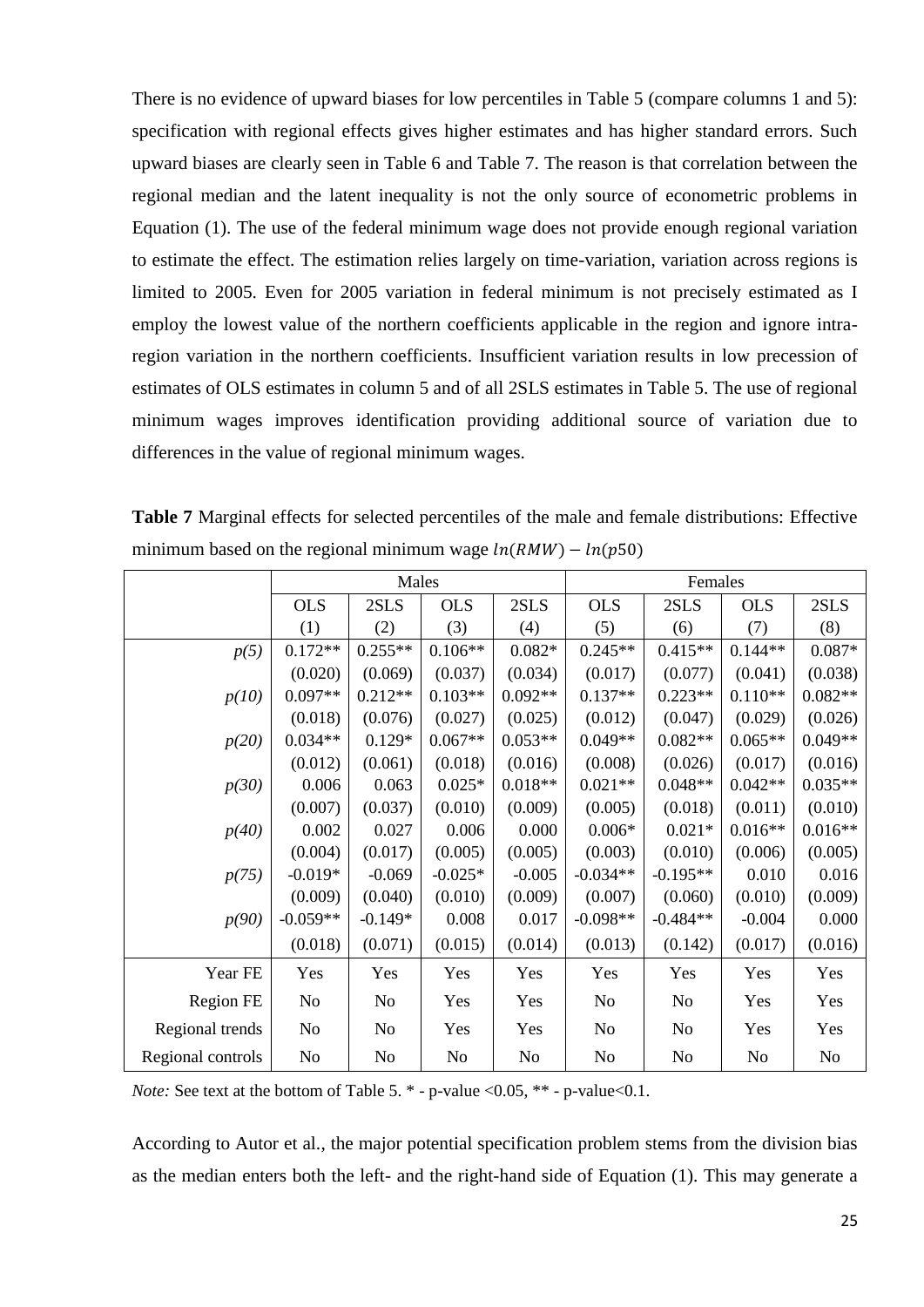correlation between transitory error components on both sides of the equation. This problem is likely to drive up the estimates of the effective minimum wage coefficient in both lower and upper halves of the distribution<sup>10</sup>. As in Autor et al.  $(2016)$  I deal with this problem by instrumenting the effective minimum wage with the log of the real minimum wage, its square, and its interaction with the average log median real wage for each region over the sample. Thus our preferred estimation strategy employs the regional minimum wage and relies on IV approach – see column 6 in Table 6 for the polled sample and columns 4 and 8 in Table 7 for male and female samples, respectively.

For the lower tail of the distribution, all these specifications agree in showing the positive effect of minimum wages, which diminishes while moving along the wage distribution. Surprisingly, the results suggest that the effects of minimum wages increases are similar for males and females in the lowest percentiles. The only difference is the minimum wages effects persist up through the  $40<sup>th</sup>$  percentile for females and up through the  $30<sup>th</sup>$  percentile for males. In the pooled distribution, significant effects are observed up through the  $30<sup>th</sup>$  percentile. This happens because females with lower wages prevail in the lower part of the pooled distribution.

#### **8. Estimating the counterfactual change in inequality**

**.** 

How much of the compression of earnings inequality in 2005-2015 was due to the minimum wage hikes? Following Lee (1999) and Autor et al. (2010), I present counterfactual estimates of the change in latent earnings inequality absent the increase in the minimum wage—that is, the change in earnings inequality that would have been observed had the real minimum wage been held at the 2005 level. These counterfactuals are constructed using the OLS and 2SLS specifications for effective minimum based regional minimum wage which include regional fixed effects and regional trends.

To estimate changes in latent earnings inequality, for each individual in the dataset, I calculate her percentile position in the regional wage distribution for the final year of the period (2009 or 2015). Then, I adjust each wage by the magnitude:

$$
\Delta w_{reg}^p = \hat{\beta}_1^p \left( \tilde{m}_{reg,\tau 0} - \tilde{m}_{reg,\tau 1} \right) + \hat{\beta}_2^p \left( \tilde{m}_{reg,\tau 0}^2 - \tilde{m}_{reg,\tau 1}^2 \right)
$$
(2)

Where  $\tau$ 0 is the initial year of the period,  $\tau$ 1 is the final year of the period,  $\tilde{m}_{\text{real},\tau_1}$  is the observed effective minimum in region *reg* in period  $\tau$ 1,  $\tilde{m}_{\text{reaf}0}$  is the corresponding effective minimum in period  $\tau$ 0, and  $\hat{\beta}_1^p$  $\int_1^p$  and  $\hat{\beta}_2^p$  $\frac{p}{q}$  are point estimates of the coefficients of effective minimum and its square from Equation (1).

 $10$  Autor et al. (2016) points that an upward bias in the lower tail may be also caused by measurement errors if minimum wage workers are inaccurate in reporting their wages. However, measurement error is not likely to be of particular concern in this paper as data come from an establishment survey.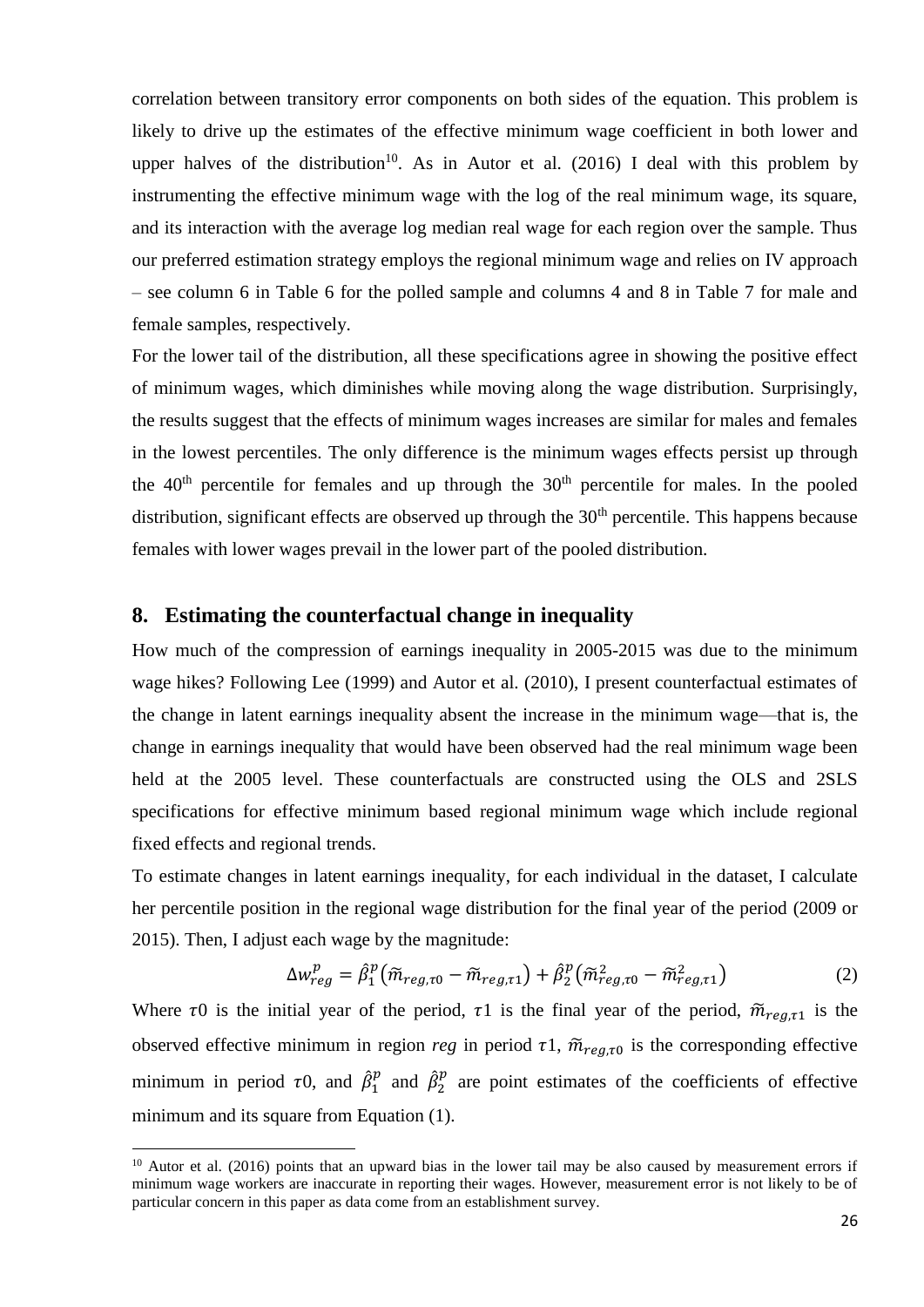

**Fig. 7. Difference between counterfactual and actual changes in log-earnings by percentiles of the distribution**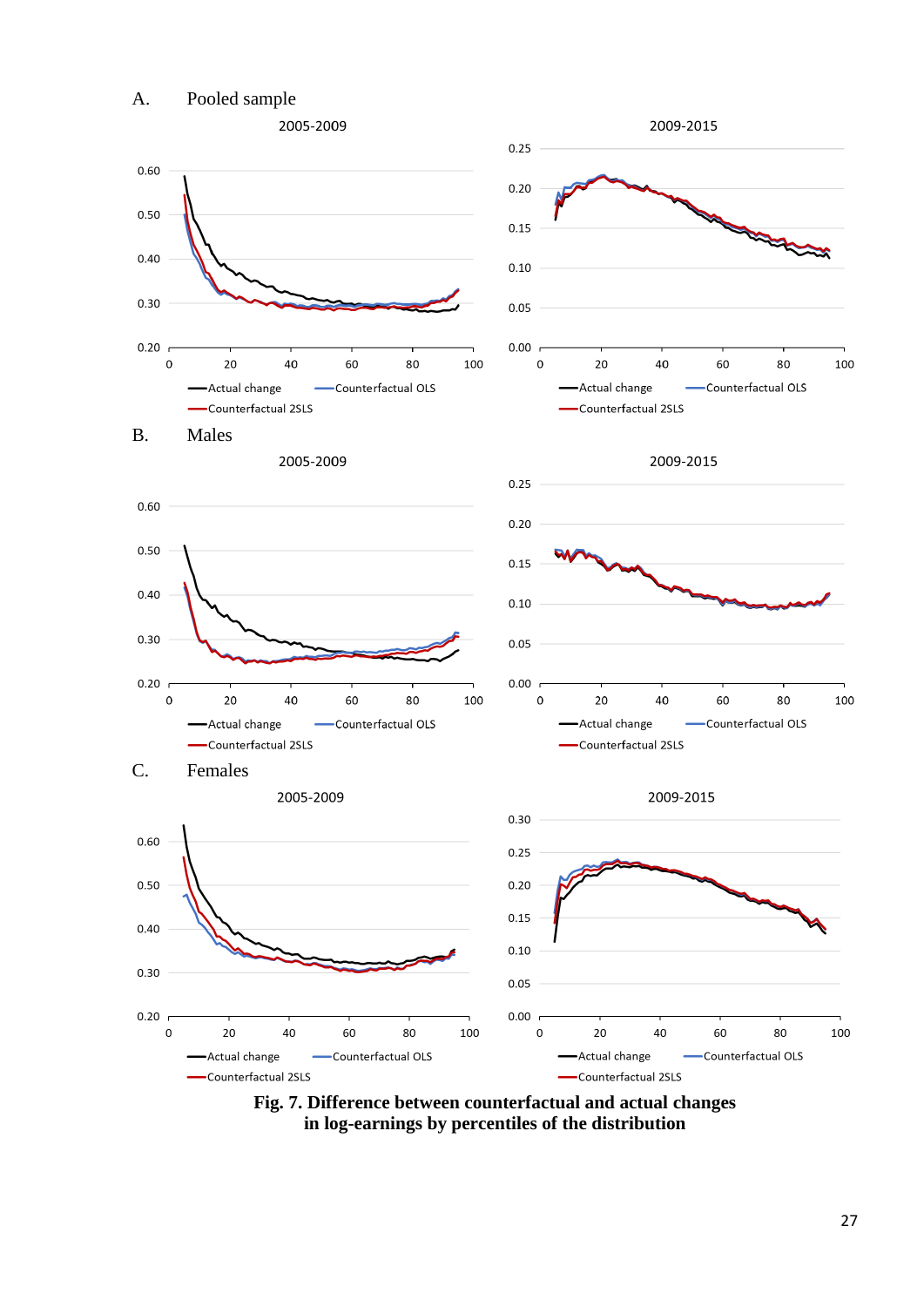Equation (2) is applied to all percentiles between 1 and 99. Estimates for each sample (pooled, males, and females) employ the coefficients calculated specifically for this sample. To account for large minimum wage increases in 2007 and 2009, I consider two sub-periods 2005-2009 and 2009-2015.

Fig. 6 provides a visual comparison between observed and counterfactual changes in logearnings in 2005-2009 and 2009-2015 across the percentiles of the distribution. It reveals that the difference in predicted changes between OLS and 2SLS-based counterfactuals is small for all samples especially for 2009-2015. Unexpectedly there are large positive differences between counterfactual and actual changes in earnings for upper tail of the pooled and particularly in the male distribution in 2005-2009 suggesting sizeable negative effects of the minimum wage on the upper half of the distribution as if potential earnings increases of high-wage workers were redistributed in favour of low-wage workers. There is no evidence of such bias in 2009-2015.

For all samples, the bulk of the effect is concentrated in the lowest quintile, especially in the bottom decile. In 2005-2009, the impact of the minimum wage seems stronger for males which a strange finding because the minimum wage is more binding for females (see Table 3). At the same time the impact of minimum wages is virtually absent for males in 2009-2015 but can be clearly seen in the female distribution.

In all distributions the minimum wage had substantial spill-over effects on percentiles above where it binds, especially for the earlier period. Existence of high spillover effects in Russia may be a consequence of specific wage-setting framework in the budgetary sector that was still in place in most Russian regions on 2005-2009. Within this framework, the basic tariff part of the budgetary sector wage was defined on the basis of the Unified Tariff Scale (UTS) (Gimpelson and Lukiyanova, 2009). The first grade of the UTS was directly linked to the level of the statutory minimum wage. Therefore, any increase in the minimum wage would trigger an increase in the tariff component of wages throughout the whole budgetary sector distribution. The coefficients of the UTS could even amplify the effect of such an increase for the higher deciles of the distribution. The UTS was abandoned for the federal employees in December 2008 and was replaced with the New Pay System (NPS). According to this new system, wages were determined by regional and sectoral collective agreements that fixed the basic salary for each occupational and skill group, while establishment-level regulations introduced additional compensation and incentive payments. Each budgetary subsector (education, health, science and culture) was supposed to get its own pay system with no reference to the former UTS. Regional governments were allowed to design their own pay systems for employees in their jurisdictions. Public sector administrators gained more flexibility in determining schedules and amounts of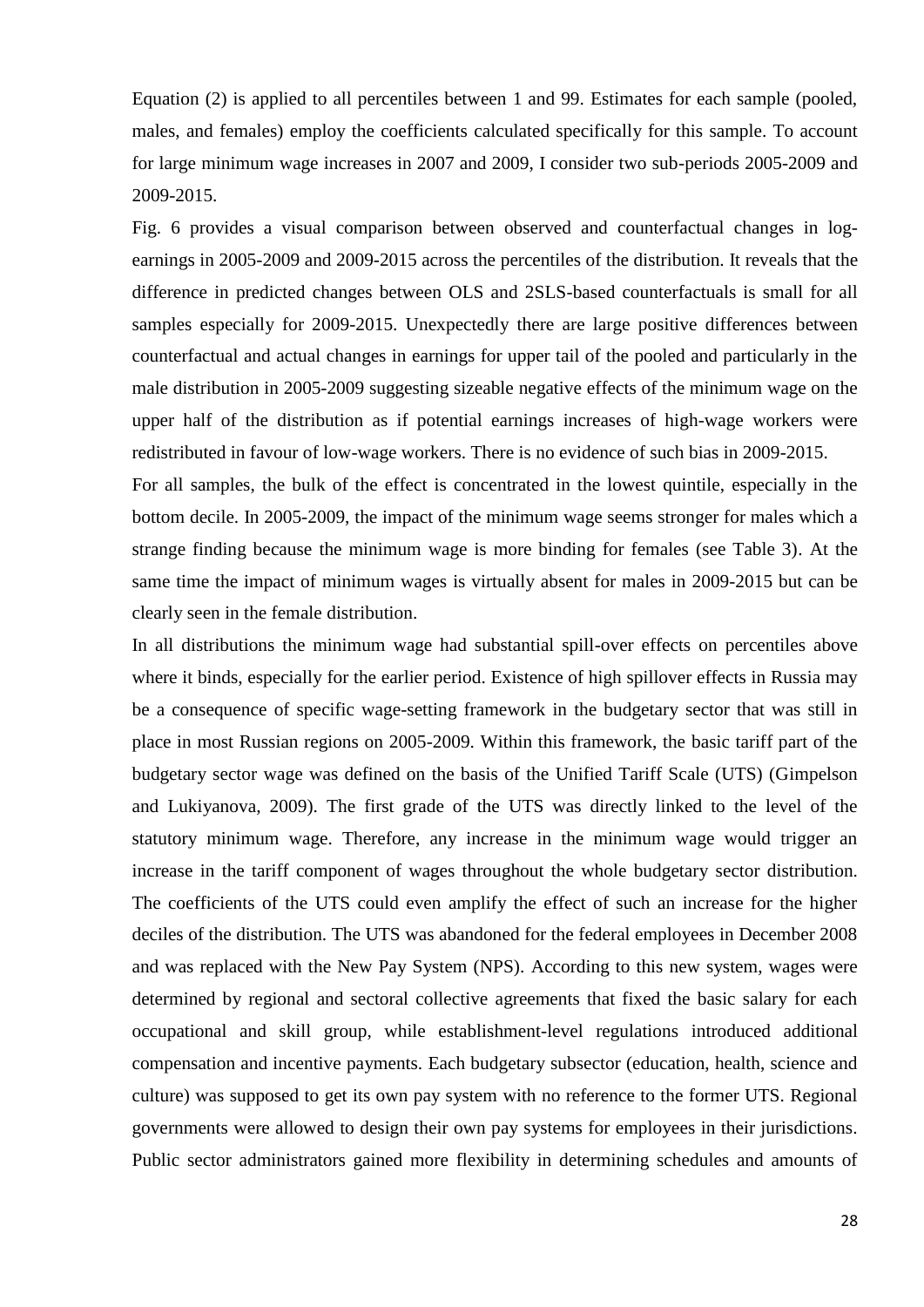individual incentive payments. The implementation of the reform went slowly; at regional level transition was accomplished by the end of 2012 only.

Another reform of the public sector way began in May, 2012 with the adoption of the Presidential Decrees on earnings in the budgetary sector. These decrees were aimed to increase earnings in selected – mostly, high-skilled – occupations (doctors, nurses, school teachers, university faculty, etc.) in the public sector. For these groups of workers, the Decrees set stringent pay targets tied to average earnings in the region. Earnings of low-skilled occupations not listed in the Decrees were out of mandatory targets. Such policy explains the inverse-U shape of the graph for female earnings in 2009-2015. Earnings between  $20<sup>th</sup>$  percentile and the median grew faster than earnings in other parts of the distribution. An increase of the minimum wage to its 2009 level would have allowed to reach a comparable wage growth in lower percentiles.

|                       | Log              | Actual   | Counterfactual change |          |
|-----------------------|------------------|----------|-----------------------|----------|
| Year                  | differential     | change   | <b>OLS</b>            | 2SLS     |
|                       | A. Pooled sample |          |                       |          |
| 2005                  | 1.057            |          |                       |          |
| 2009                  | 0.897            | $-0.160$ | $-0.097$              | $-0.119$ |
| 2015                  | 0.878            | $-0.019$ | $-0.024$              | $-0.015$ |
| <b>B.</b>             | Males            |          |                       |          |
| 2005                  | 1.065            |          |                       |          |
| 2009                  | 0.946            | $-0.120$ | $-0.033$              | $-0.043$ |
| 2015                  | 0.903            | $-0.043$ | $-0.046$              | $-0.041$ |
| $\mathcal{C}_{\cdot}$ | Females          |          |                       |          |
| 2005                  | 0.965            |          |                       |          |
| 2009                  | 0.804            | $-0.161$ | $-0.095$              | $-0.123$ |
| 2015                  | 0.828            | 0.023    | $-0.001$              | 0.012    |

Table 8. Changes in the 50-10 log earnings differential

Because the minimum wage policy particularly aims to help low-earning workers, it is important to assess in how the minimum wage policy affects inequality at the bottom half of the earnings distribution. Table 8 reports changes in the 50-10 log earnings differential. The actual value of the 50-10 log earning differential for the pooled sample was 1.057 in 2005, 0.897 in 2009 and 0.878 in 2015. Hence, the actual change was −0.160 log points between 2005 and 2009, and −0.019 log points between 2009 and 2015. Inequality declined sharply in the first sub-period and was roughly stable over the second period. Had there been no changes in the minimum wage between in 2005-2009 and 2009-2015, what would the p50-p10 earnings gap be in the final years of each sub-period? The OLS specification that had the minimum wage been constant at its real 2005 level, the 50-10 inequality would counterfactually have risen by −0.097 log points in 2009.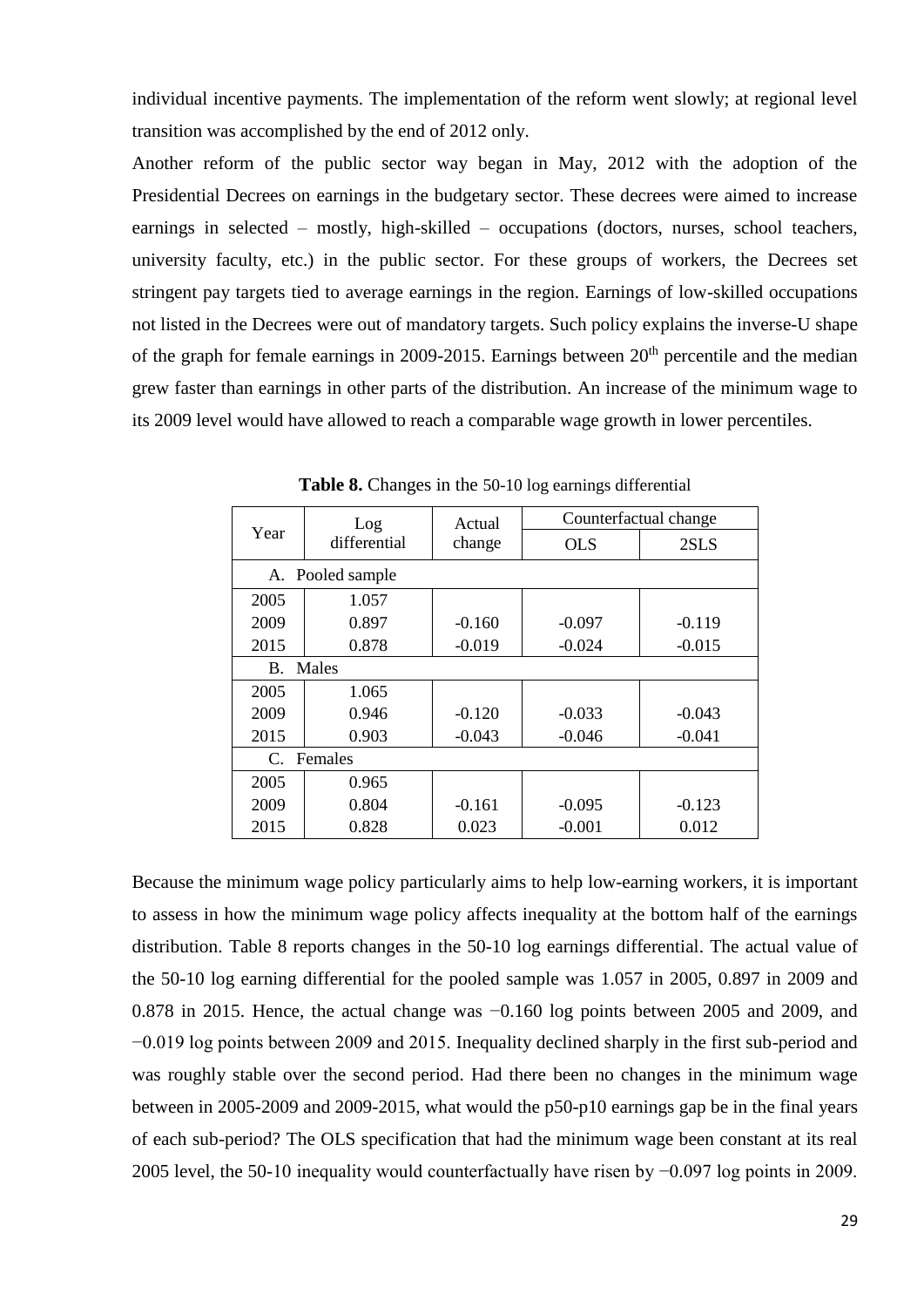The 2SLS specification produces an estimate of -0.119 counterfactual rise. Thus, the minimum wage can explain 25-40% of the observed fall in the inequality at the bottom of the distribution in 2005-2009.

The results are less clear-cut for the second sub-period. The 2SLS specification suggests that minimum wage can account for just 0.004 log points (of 0.019) fall in the inequality. The OLS specification predicts that inequality would have been *lower* by 0.005 log points in 2015 had the real minimum wage remained at the 2009 level. However, both numbers are very small, and it is unlikely that the minimum wage had any substantial effect on inequality in 2009-2015.

Most of the reduction in overall earnings inequality in 2005-2009 happened because of substantial narrowing of the female distribution. However, the effect of minimum wages was stronger for males. Panels B and C of Table 8 show that the additional decline in the 50-10 logwage differential, caused by the increase in the real minimum wage in 2005-2009, is equal to 0.077−0.086 log points for males and to 0.037−0.065 log points for males. It amounts to 65-70% of the overall decline in 50-10 earnings inequality for males and 25-40% - for females. These effects are large for both male and females, and they confirm that the rising minimum wage contributed meaningfully to falling lower-tail inequality over 2005-2009.

For 2009-2015 the contribution of the minimum wage to inequality is negligible for males. For females, the minimum wage retains some significance – bottom tail inequality would have been 0.012−0.024 log points lower had the minimum wage remained at the 2009 level.

#### **9. Concluding remarks**

This paper investigates the impact of the minimum wage increases on the wage distribution between 2005 and 2015 by using payroll data on wages in the Russian corporate sector. I estimate that a sharp increase in the real value of the minimum wage has strong inequalityreducing effect in 2005-2009. At the same time slow decline of the minimum wage in 2009-2015 had negligible effect on inequality. For 2005-2009, the minimum wage is "responsible" for 25- 40% of the compression of lower tail inequality in the overall earnings distribution as measured by the log-wage differential between the  $50<sup>th</sup>$  and  $10<sup>th</sup>$  percentile.

Since a relatively small fraction of workers is directly affected by the minimum wage regulation in modern Russia (i.e., they receive wages at or below the minimum wage), my estimates suggest that spillover effects account for a significant part of the overall impact. One explanation of these spillovers is related to pay structures that prevailed in the Russia's state sector through the late 2000s. The minimum wage was linked to the lowest grade of the Unified Tariff Scale and its increase generated the rise of all wages in the budgetary via the system of tariff coefficients. Additionally, sizable spillover effects can be explained by improved enforcement at least in the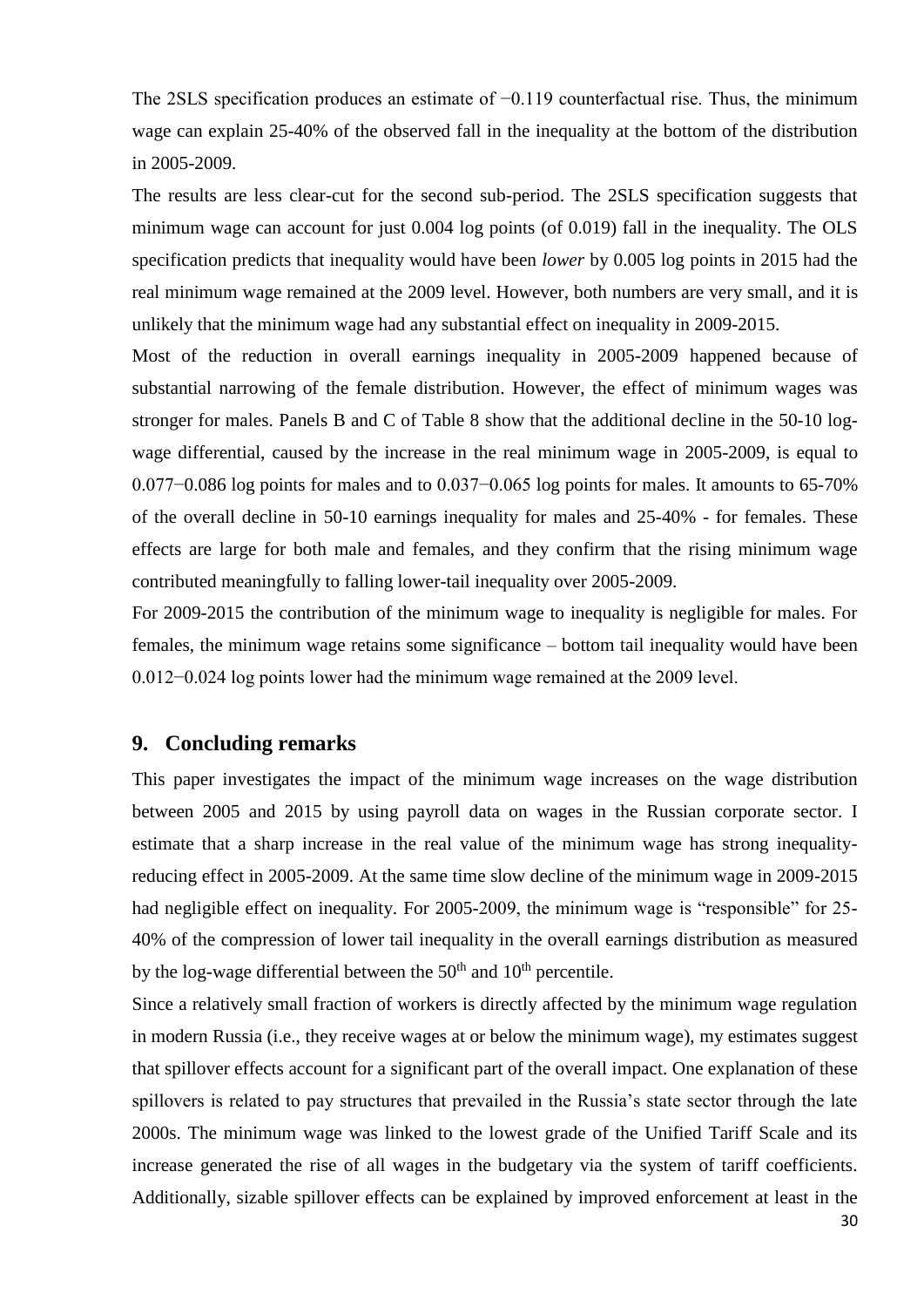corporate sector. In the late 2000s, the State Tax Service got broad powers to monitor wages, detect low-paying firms and force them to increase wages.

The findings in this paper have a few implications for future research on earnings inequality. First, while the minimum wage was certainly an important contributing factor to narrowing of lower tail inequality, especially for females, it was not the only one. The rapid growth of wages at the bottom of the distribution started in 2001 when minimum wages remained symbolic. Between 2005 and 2009, about 60-75% of the reduction in overall lower tail inequality cannot be attributed to minimum wages and still needs to be explained. Second, because of data limitations I did not consider wages in the informal sector and at small firms where low-wage private sector workers are concentrated. Third, the paper overlooks disemployment effects and the possibility of crowding out workers to the informal sector. I believe that for the period under consideration these effects were small, but this should be proved with more scrutiny. The lack of evidence on employment effects of minimum wages in Russia limits the scope of policy implications. It has been shown that the minimum wage compresses inequality. However, greater knowledge of its impact on employment is needed to estimate the total welfare effects and advocate minimum wages as a poverty alleviation tool.

#### **References**

- Amadeo, E., and J.Camargo (1997). Brazil: Regulation and Flexibility in the Labour Market, In: Edwards, S., Lustig, N.C. (Eds.), *Labour Markets in Latin America*, Brookings Institution Press, Washington.
- Autor, D., Manning, A. and C. Smith (2016). The Contribution of the Minimum Wage to the U.S. Wage Inequality over Three Decades: A Reassessment, *American Economic Journal: Applied Economics*, Vol. 8(1): 58-99.
- Berger, M., Blomquista, G. and K. Sabirianova Peter (2008). Compensating Differentials in Emerging Labor and Housing Markets: Estimates of Quality of Life in Russian Cities, *Journal of Urban Economics*, Vol. 63(1): 25-55.
- Brainerd, E. (1998). Winners and Losers in Russia's Economic Transition, *American Economic Review*, Vol. 88(5): 1094-1116.
- Calvo, P., Lopez-Calvo, L., Posadas, J. (2015). A Decade of Declining Earnings Inequality in the Russian Federation. Policy Research Working Paper 7392. Washington, D.C.: World Bank Group.
- Ferraro, S., Meriküll, J., Staehr, K. (2018). Minimum Wages and the Wage Distribution in Estonia, *Applied Economics*, Vol. 50(49): 5253-5268.
- Flemming, J. and J.Micklewright (1999). Income Distribution, Economic Systems and Transition. In: Atkinson, A., Bourguignon, F. (Eds.) *Handbook of Income Distribution*, Elsevier Science BV.
- Ganguli, I. and K.Terrell (2006). Institutions, Markets and Men's and Women's Wage Inequality: Evidence from Ukraine, *Journal of Comparative Economics*, Vol. 34: 200-227.
- Gimpelson, V. and R.Kapeliushnikov (2011). Labor Market Adjustment: Is Russia Different?, Working Paper WP3/2011/04, Higher School of Economics, Moscow.
- Gimpelson V. and A.Lukiyanova (2009). Are Public Sector Workers Underpaid in Russia? Estimating the Public-Private Wage Gap", IZA Discussion Paper No.3941, January.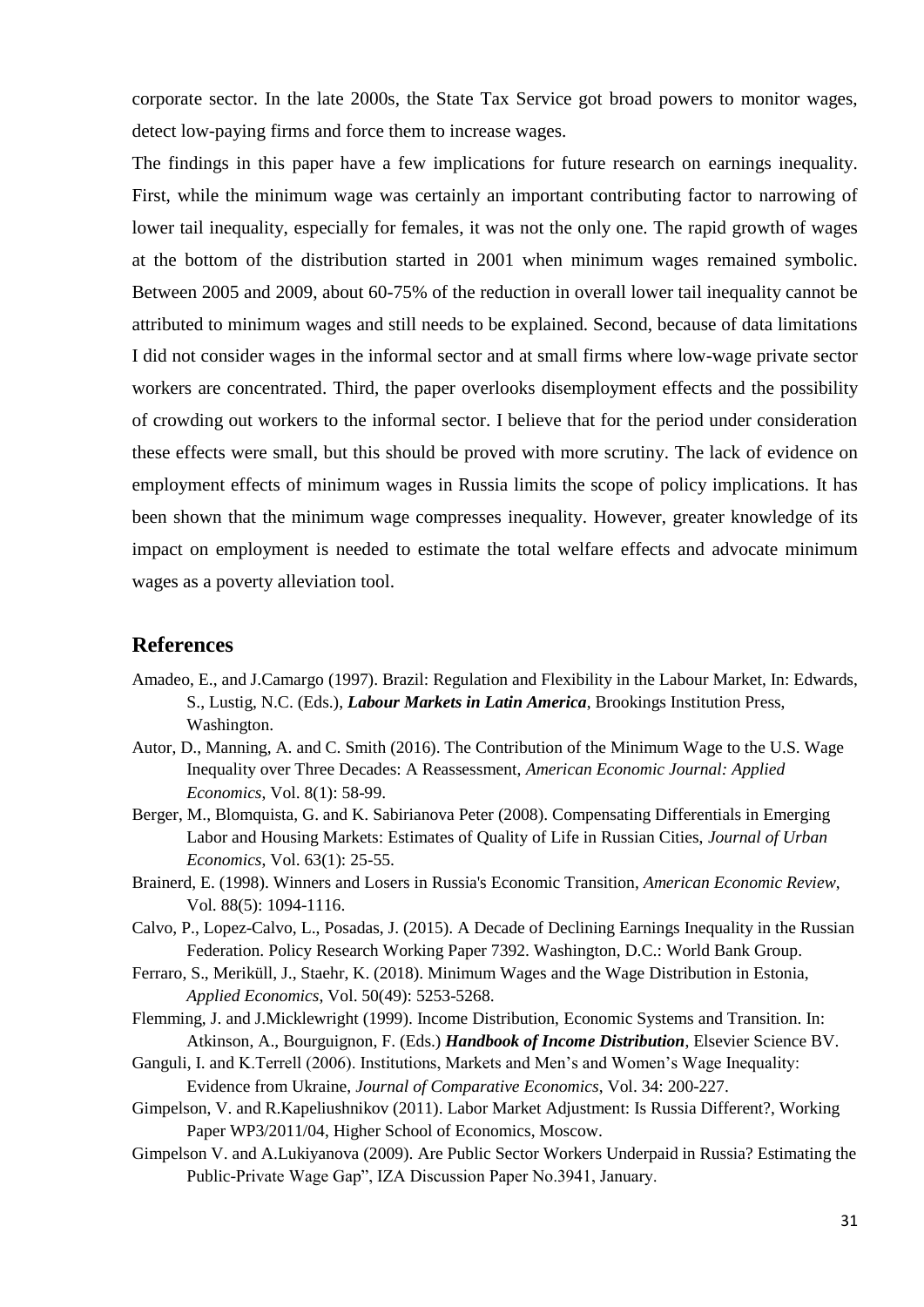- Gindling, T. and K.Terrell (1995). The Nature of Minimum Wages and Their Effectiveness as a Wage Floor in Costa Rica, 1976-91, *World Development*, Vol. 23: 1439–1458.
- Grossman, J. (1983). The Impact of the Minimum Wage on Other Wages, Journal of Human Resources, Vol. 18(3): 359-378.
- Kapelyuk, S. (2015). The effect of minimum wage on poverty: Evidence from RLMS-HSE data. *Economics of Transition* 23, 2: 389-423.
- Kertesi, G. and J.Köllő (2003). Fighting "Low Equilibria" by Doubling the Minimum Wage? Hungary's Experiment, IZA Discussion Paper No. 970, December.
- Kecmanovic, M. (2012). Men's wage inequality in Serbia's transition, *Economic Systems*, Vol.36(1): 65- 86.
- Lee, D. (1999). Wage Inequality in the United States during the 1980s: Rising Dispersion or Falling Minimum Wage? *Quarterly Journal of Economics*, Vol. 114: 977-1023.
- Lehmann, H., Wadsworth, J. (2007). Wage Arrears and Inequality in the Distribution of Pay: Lessons from Russia/ Research in Labor Economics, Vol. 26: 125-155.
- Lemos, S. (2009). Minimum Wages in a Developing Country, *Labour Economics*, Vol.16: 224-237.
- Lin, C., Yun, M.-S. (2016). The Effects of the Minimum Wage on Earnings Inequality: Evidence from China, Research in Labor Economics, Vol. 44: 179-212.
- Lukiyanova, A. (2016). Regional Variation in the Minimum Wage Policies in the Russian Federation (2007-2015), *Public Administration Issues*, 2016(1): 81-102.
- Maloney, W. and J.Mendez (2004). Minimum wages in Latin America. In: Heckman, J., Pagés, C. (Eds.) *Law and Employment: Lessons from Latin America and the Caribbean*, NBER and University of Chicago, Cambridge, MA.
- Muravyev, A., Oshchepkov, A. (2013). Minimum wages, unemployment and informality: evidence from panel data on Russian regions. IZA Discussion Paper 7878.
- Muravyev, A., Oshchepkov, A. (2016). The effect of doubling the minimum wage on employment: evidence from Russia. *IZA Journal of Labor & Development* **5**:6.
- Neumark, D. and W.Wascher (2007). Minimum Wages and Employment, IZA Discussion Paper No.2570.
- Teulings, C. (2000). Aggregation Bias in Elasticities of Substitution and the Minimum Wage Paradox, *International Economic Review*, Vol.41: 359–398.
- Teulings, C. (2003). The Contribution of Minimum Wages to Increasing Inequality, *Economic Journal*, Vol.113: 801-833.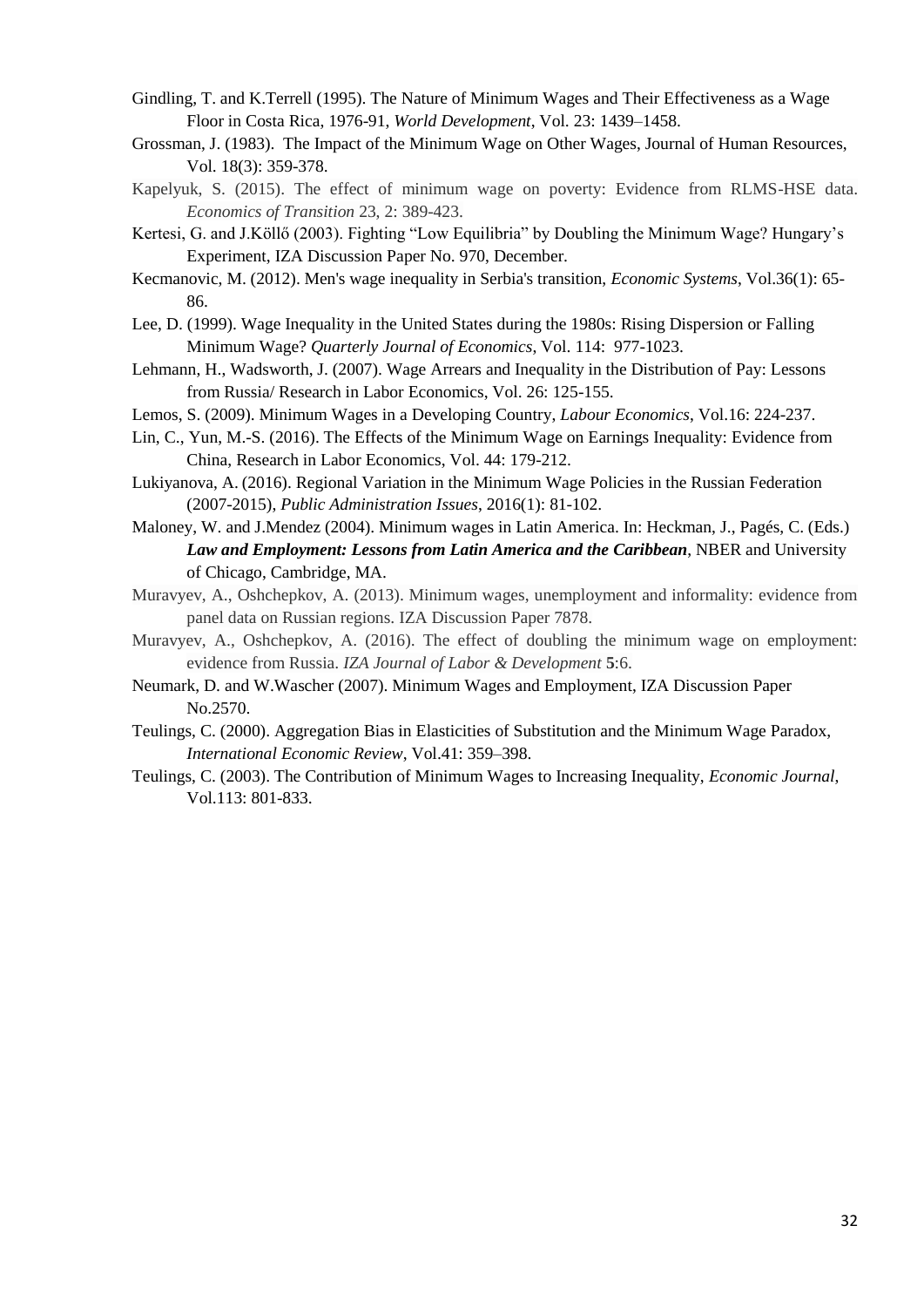## **Appendix**

.

### **Table A1. Description of the sample**

|                                                 | 2005   | 2007   | 2009   | 2011   | 2013   | 2015   |
|-------------------------------------------------|--------|--------|--------|--------|--------|--------|
| Average age, years                              | 43.0   | 43.3   | 43.8   | 43.6   | 44.0   | 44.1   |
| Average hours worked in October                 | 169.2  | 180.3  | 173.5  | 168.4  | 179.8  | 174.6  |
| Fraction of females, %                          | 55.6   | 55.9   | 56.6   | 55.3   | 54.8   | 55.1   |
| Education, %                                    |        |        |        |        |        |        |
| University                                      | 28.0   | 30.5   | 33.7   | 35.2   | 37.2   | 39.4   |
| Some university                                 | 2.5    | 2.8    | 3.5    | 2.9    |        |        |
| College                                         | 28.7   | 28.4   | 27.5   | 27.5   | 23.4   | 26.2   |
| Vocational                                      | 11.1   | 11.6   | 11.9   | 11.8   | 15.6   | 13.4   |
| Secondary                                       | 23.8   | 21.6   | 19.6   | 19.2   | 22.8   | 20.3   |
| Low secondary and less                          | 5.9    | 5.1    | 3.9    | 3.5    | 0.9    | 0.7    |
| Ownership type, %                               |        |        |        |        |        |        |
| <b>State</b>                                    | 19.2   | 17.5   | 17.8   | 17.3   | 14.4   | 13.5   |
| Municipal                                       | 38.4   | 37.7   | 40.7   | 38.9   | 39.9   | 40.3   |
| Domestic private                                | 26.6   | 30.4   | 28.0   | 29.5   | 30.5   | 31.2   |
| Foreign or joint venture                        | 5.6    | 6.2    | 7.0    | 7.7    | 8.9    | 8.8    |
| Domestic mixed (private-public)                 | 10.3   | 8.2    | 6.5    | 6.8    | 6.4    | 6.2    |
| Economic activity, %                            |        |        |        |        |        |        |
| Recreation, arts and sporting activities        | 3.5    | 3.5    | 3.7    | 3.7    | 3.5    | 3.5    |
| Mining and quarrying                            | 2.4    | 2.3    | 2.2    | 2.3    | 2.3    | 2.3    |
| Manufacturing                                   | 22.0   | 20.7   | 18.6   | 19.4   | 18.8   | 18.4   |
| Electricity, gas and steam supply               | 6.0    | 5.7    | 6.1    | 6.1    | 6.0    | 6.1    |
| Construction                                    | 4.1    | 4.4    | 4.2    | 4.4    | 4.3    | 3.8    |
| Wholesale and retail trade                      | 5.7    | 7.1    | 6.7    | 7.0    | 8.3    | 8.3    |
| Hotels and restaurants                          | 1.0    | 1.1    | 0.9    | 0.9    | 0.9    | 0.9    |
| Transport and communications                    | 10.6   | 10.2   | 10.2   | 10.1   | 9.9    | 9.7    |
| Real estate, renting and business<br>activities | 10.1   | 10.0   | 9.3    | 8.9    | 9.2    | 10.0   |
| Education                                       | 20.8   | 21.4   | 23.0   | 22.3   | 22.0   | 21.9   |
| Health                                          | 13.8   | 13.9   | 15.1   | 14.9   | 15.0   | 15.1   |
| Number of observations                          | 650801 | 726564 | 692059 | 702775 | 693606 | 755463 |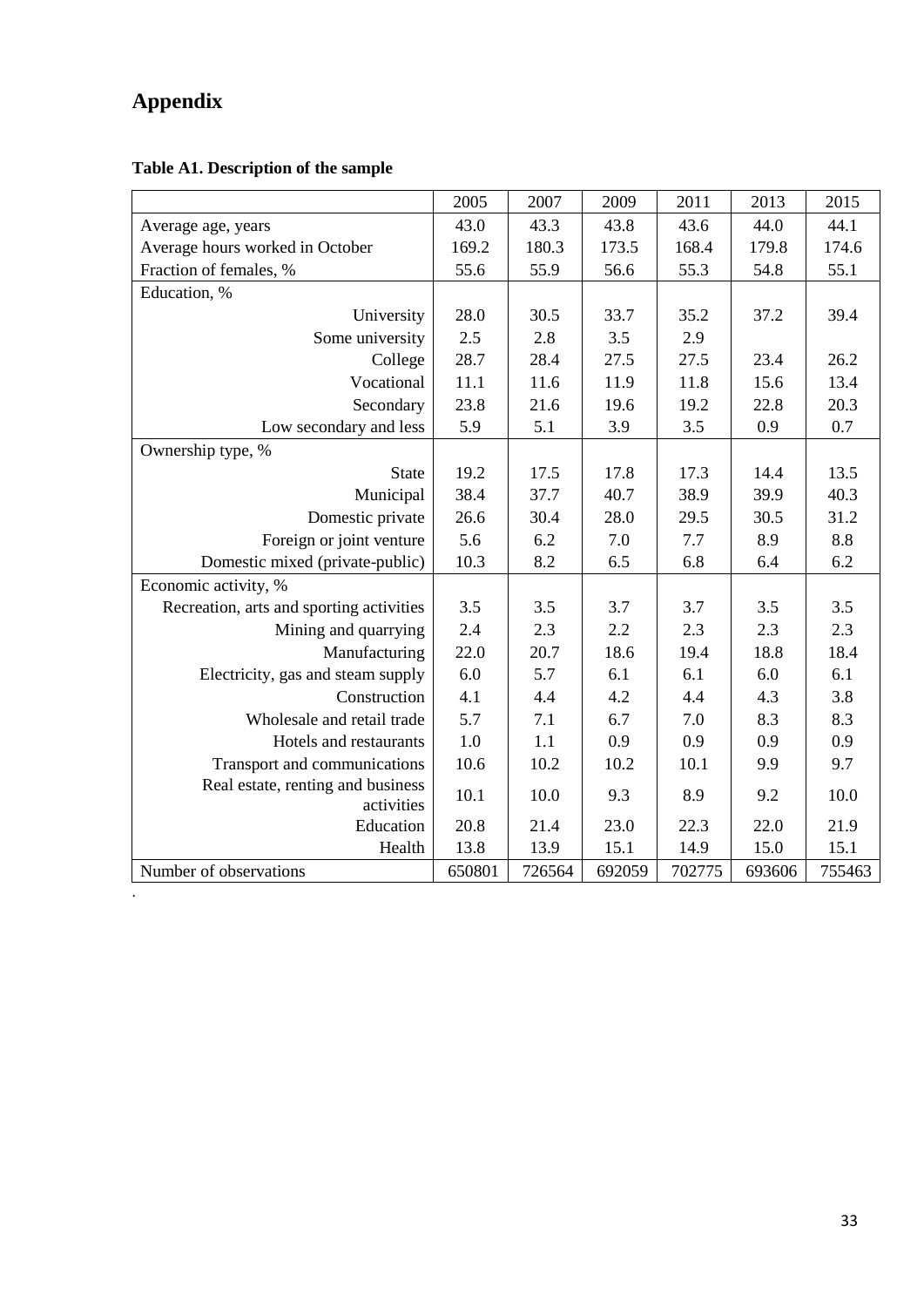

**Fig. 5A. Kernel log real wage distributions**